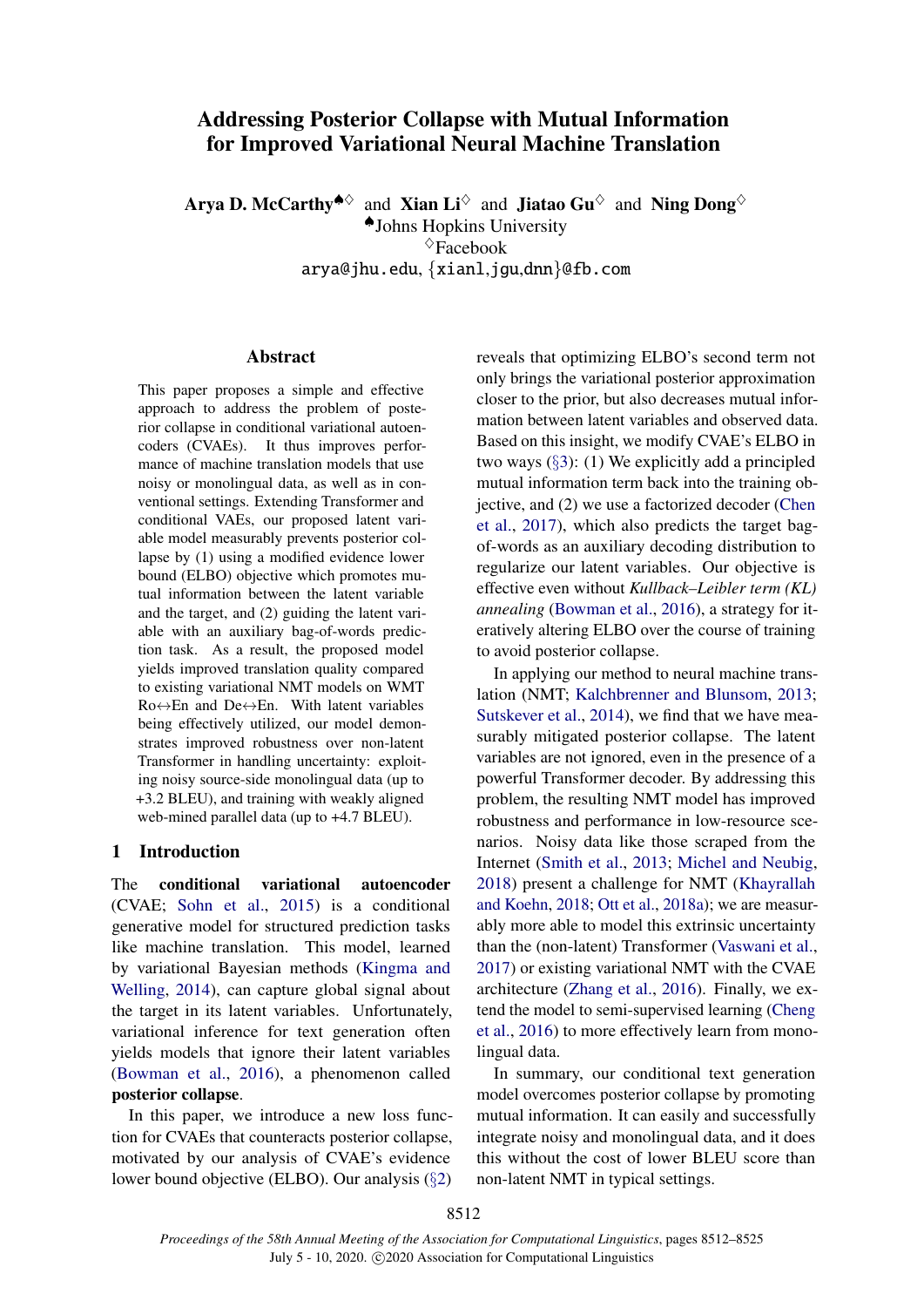#### <span id="page-1-0"></span>2 Formalism and Mathematical Analysis

Here we review the standard framework for neural MT. Next, we connect this to the conditional variational autoencoder, a model with latent random variables whose distributions are learned by blackbox variational Bayesian inference. Finally, we analyze the CVAE's objective to explain why these models will ignore their latent variables ("posterior collapse").

## 2.1 Neural Machine Translation

Problem instances in machine translation are pairs of sequences  $(x \triangleq [x_1, \ldots, x_m], y \triangleq$  $[y_1, \ldots, y_n]$ , where x and y represent the source and target sentences, respectively. Conventionally, a neural machine translation model is a parameterized conditional distribution whose likelihood factors in an autoregressive fashion:

$$
p_{\theta}(\boldsymbol{y} \mid \boldsymbol{x}) = \prod_{t=1}^{n} p_{\theta}(y_t \mid \boldsymbol{x}, \boldsymbol{y}_{< t}). \qquad (1)
$$

The dominant translation paradigm first represents the source sentence as a sequence of contextualized vectors (using the *encoder*), then decodes this representation into a target hypothesis according to [Equation 1.](#page-1-1) The parameters  $\theta$  are learned by optimizing the log-likelihood of training pairs with stochastic gradient methods [\(Bottou and Cun,](#page-9-5) [2004;](#page-9-5) [Kingma and Ba,](#page-10-3) [2015\)](#page-10-3). Decoding is deterministic, using an efficient approximate search like beam search [\(Tillmann and Ney,](#page-11-5) [2003\)](#page-11-5). The Transformer architecture with multi-head attention has become the state of the art for NMT [\(Vaswani et al.,](#page-11-3) [2017\)](#page-11-3).

#### 2.2 The Conditional Variational Autoencoder

Our NMT approach extends the conditional variational autoencoder [\(Sohn et al.,](#page-11-0) [2015\)](#page-11-0), which we identify as a generalization of Variational NMT [\(Zhang et al.,](#page-11-4) [2016\)](#page-11-4). It introduces a latent random variable  $z$  into the standard NMT conditional distribution from Equation  $1:^{1,2}$  $1:^{1,2}$  $1:^{1,2}$  $1:^{1,2}$ 

$$
p_{\theta}(\mathbf{y} \mid \mathbf{x}) = \int_{\mathbf{z}} \underbrace{p_{\theta}(\mathbf{y} \mid \mathbf{z}, \mathbf{x})}_{\text{decoder}} \cdot \underbrace{p_{\theta}(\mathbf{z} \mid \mathbf{x})}_{\text{encoder}} \, \mathrm{d}\mathbf{z}. \tag{2}
$$

For a given source sentence  $x$ , first a latent variable z is sampled from the encoder, then the target sentence y is generated by the decoder:  $z \sim p_{\theta}(z)$  $(\boldsymbol{x}), \boldsymbol{y} \sim p_{\boldsymbol{\theta}}(\boldsymbol{y} \mid \boldsymbol{z}, \boldsymbol{x}) .^3$  $(\boldsymbol{x}), \boldsymbol{y} \sim p_{\boldsymbol{\theta}}(\boldsymbol{y} \mid \boldsymbol{z}, \boldsymbol{x}) .^3$ 

It is intractable to marginalize [Equation 2](#page-1-4) over z. Instead, the CVAE training objective is a variational lower bound (the ELBO) of the conditional log-likelihood. It relies on a parametric approximation of the model posterior:  $q_{\phi}(z \mid x, y)$ . The variational family we choose for  $q$  is a neural network whose parameters  $\phi$  are shared (i.e., amortized) across the dataset.

The ELBO lower-bounds the log-likelihood, as can be proven with Jensen's inequality. Its form is:

<span id="page-1-6"></span>
$$
\mathcal{L}_{\text{CVAE}} = \mathbb{E}_{q_{\boldsymbol{\phi}}(\boldsymbol{z}|\boldsymbol{x}, \boldsymbol{y})} [\log p_{\boldsymbol{\theta}}(\boldsymbol{y} \mid \boldsymbol{x}, \boldsymbol{z})] - \mathcal{D}_{\text{KL}}(q_{\boldsymbol{\phi}}(\boldsymbol{z} \mid \boldsymbol{x}, \boldsymbol{y}) \parallel p_{\boldsymbol{\theta}}(\boldsymbol{z} \mid \boldsymbol{x}))), \quad (3)
$$

<span id="page-1-1"></span>where  $D_{KL}$  represents the Kullback–Leibler divergence between two distributions.

We use amortized variational inference to simultaneously perform learning and approximate posterior inference, updating both  $\theta$  and  $\phi$  with stochastic gradient methods. Improving  $\theta$  raises the lower bound, and improving  $\phi$  keeps the bound tight with respect to the model conditional log-likelihood. The same argument pertains to the joint maximization interpretation of the expectation–maximization (EM) algorithm [\(Neal and Hinton,](#page-10-4) [1998\)](#page-10-4). (Our optimization is a variational generalization of EM.)

## 2.3 Posterior Collapse

Despite their success when applied to computer vision tasks, variational autoencoders in natural language generation suffer from posterior collapse, where the learnt latent code is ignored by a strong autoregressive decoder. This presents a challenge to conditional language generation tasks in NLP like machine translation.

The phenomenon can be explained mathematically by an analysis of the ELBO objective, as well as from the perspective of a powerful decoder that can model the true distribution without needing the latent code. We consider both in this subsection.

<span id="page-1-4"></span>ELBO surgery Recall that the computed objective approximates the objective on the true data distribution  $p_{\mathcal{D}}$ , using a finite number of samples

<span id="page-1-2"></span> ${}^{1}$ By contrast, the hidden states of a standard sequence-tosequence model are *deterministic* latent variables.

<span id="page-1-3"></span><sup>&</sup>lt;sup>2</sup>In [Equation 2](#page-1-4) we assume a continuous latent variable. For the discrete case, replace integration with summation.

<span id="page-1-5"></span><sup>&</sup>lt;sup>3</sup>The sense of "encoder" in the context of variational autoencoders differs from the typical sense in neural machine translation, such that the NMT encoder is a component of both the VAE's encoder and decoder. We can separate these by computing a second, deterministic latent variable  $h$  from  $x$ to represent the NMT encoder outputs, used by both the VAE encoder and the NMT/VAE decoder.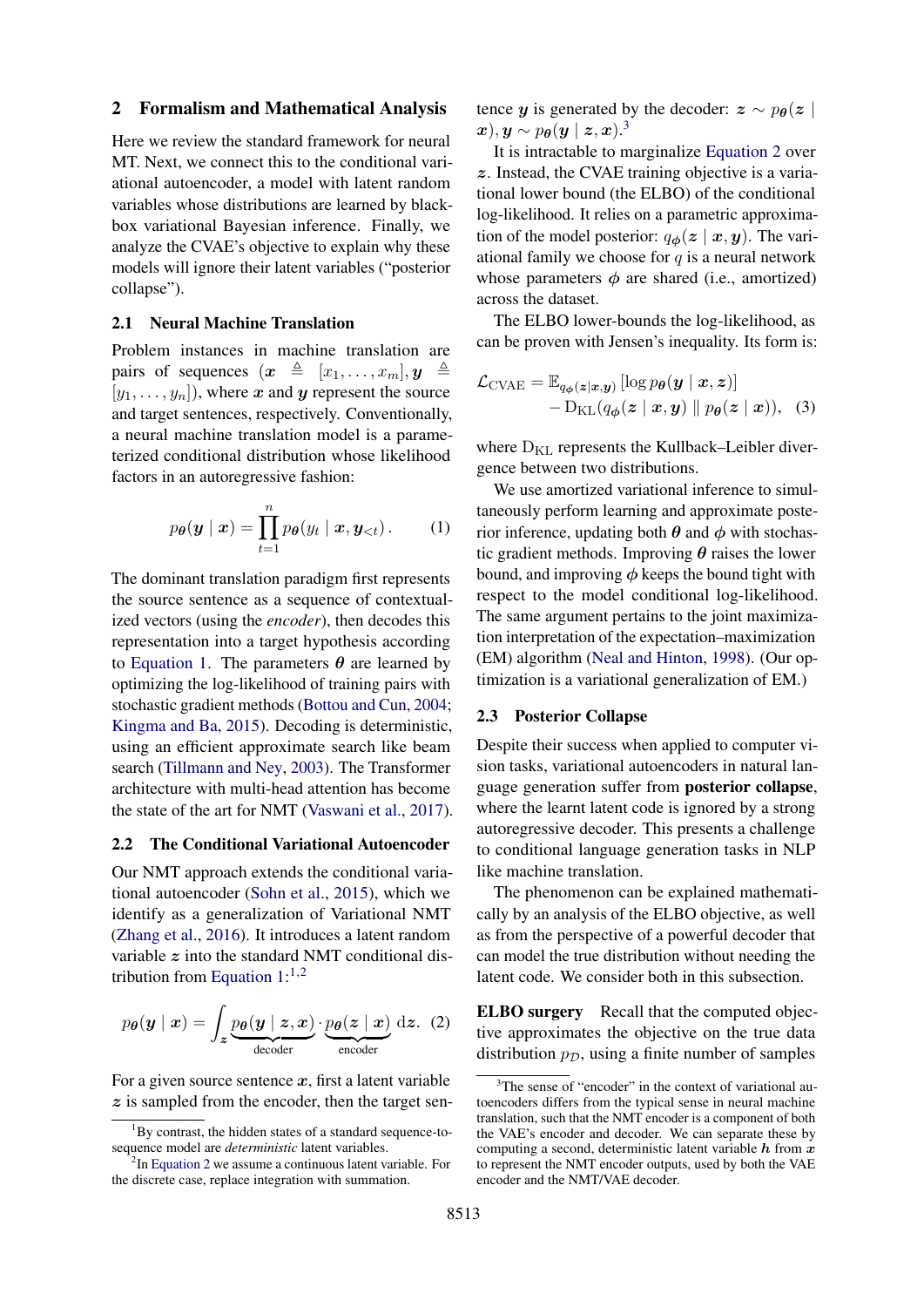<span id="page-2-2"></span>

Figure 1: Model architecture in training (with parallel data) and inference.

(see, e.g., [Brown et al.,](#page-9-6) [1992\)](#page-9-6):

$$
\mathcal{L} = \mathbb{E}_{p_{\mathcal{D}}(\boldsymbol{x}, \boldsymbol{y})} \left[ \mathcal{L}_{\text{CVAE}}(\boldsymbol{\phi}, \boldsymbol{\theta}; \boldsymbol{x}, \boldsymbol{y}) \right]. \qquad (4)
$$

We can factor the KL term of [Equation 3](#page-1-6) (omitting parameter subscripts) as:

$$
\mathbb{E}_{p_{\mathcal{D}}(\boldsymbol{x}, \boldsymbol{y})} \left[ D_{\mathrm{KL}}(q(\boldsymbol{z} \mid \boldsymbol{x}, \boldsymbol{y}) \parallel p(\boldsymbol{z} \mid \boldsymbol{x})) \right]
$$
\n
$$
= \underbrace{H(\boldsymbol{x}, \boldsymbol{y}) - H(\boldsymbol{x}, \boldsymbol{y} \mid \boldsymbol{z})}_{\triangleq I_{q_{\phi}}(\boldsymbol{z} ; \boldsymbol{x}, \boldsymbol{y})} + \underbrace{\mathbb{E}_{q(\boldsymbol{z})} \log \frac{q(\boldsymbol{z})}{p(\boldsymbol{z})}}_{\triangleq D_{\mathrm{KL}}(q_{\phi}(\boldsymbol{z}) \parallel p(\boldsymbol{z}))},
$$
\n(5)

which we prove in [Appendix A,](#page-13-0) following [\(Hoff](#page-9-7)[man and Johnson,](#page-9-7) [2016\)](#page-9-7).

As both the resulting mutual information and KL terms are non-negative [\(Cover and Thomas,](#page-9-8) [2006\)](#page-9-8), the global minimum of [Equation 5](#page-2-1) is  $\Pi_{q_\phi}(\bm{z};\bm{x},\bm{y}) = \mathrm{D}_{\mathrm{KL}}(q_\phi(\bm{z}) \parallel p(\bm{z})) = 0.$  Unfortunately, at this point, the consequence of the optimization is that the latent variable  $z$  is conditionally independent of the data  $(x, y)$ .

A powerful decoder Revisiting [Equation 3,](#page-1-6) we see that the decoder is conditioned on both the stochastic latent variable  $z$  and the source text  $x$ . A sufficiently high-capacity autoregressive decoder can model the conditional density directly, ignoring the latent variable and reducing inference to [Equation 1.](#page-1-1) The KL term can then be reduced to its minimum (0) by equating the posterior to the prior. To prevent this, some work weakens the decoder in various ways. This is a challenge, because NMT requires a powerful decoder such as Transformer with direct attention to the encoder.

## <span id="page-2-0"></span>3 An Information-Infused Objective

We modify our training objective to explicitly retain mutual information between the latent variable  $z$ and the observation  $(x, y)$ . Further, we use an auxiliary decoder that only uses the latent variable, not the encoder states. We combine it with the existing decoder as a mixture of softmaxes [\(Yang](#page-11-6) [et al.,](#page-11-6) [2018a\)](#page-11-6). The model is trained with amortized variational inference. When source-language monolingual text is available, we augment our modified CVAE objective with a similarly modified (non-conditional) VAE objective. The training and inference strategy is summarized in [Figure 1.](#page-2-2)

## <span id="page-2-1"></span>**3.1** Adding  $I_{q_{\boldsymbol{\phi}}}(\boldsymbol{z};\boldsymbol{x},\boldsymbol{y})$  to ELBO

To combat the optimization dilemma from [Equa](#page-2-1)[tion 5](#page-2-1) (namely, that the objective discourages mutual information between the latent variable and the data), we explicitly add the mutual information term to the CVAE's ELBO and obtain a new training objective:

<span id="page-2-4"></span>
$$
\mathcal{L}_{\text{MICVAE}} = \mathcal{L}_{\text{CVAE}} + I_{q_{\phi}}(z; x, y)
$$
  
= 
$$
\mathbb{E}_{q_{\phi}(z|x,y)} \log p(y | x, z)
$$
  
- 
$$
D_{\text{KL}}(q_{\phi}(z) || p(z))
$$
 (6)

The new training objective  $\mathcal{L}_{\text{MICVAE}}$  aims to match the aggregated approximate posterior distribution of the latent variable  $q_{\phi}(z)$  [\(Hoffman and Johnson,](#page-9-7) [2016\)](#page-9-7) to the aggregated-posterior prior distribution  $p_{\boldsymbol{\theta}}(\boldsymbol{z})$ .<sup>[4](#page-2-3)</sup>

<span id="page-2-3"></span><sup>4</sup> It can be seen as extending InfoVAE [\(Zhao et al.,](#page-11-7) [2019\)](#page-11-7) to conditional generative models, where we have overcome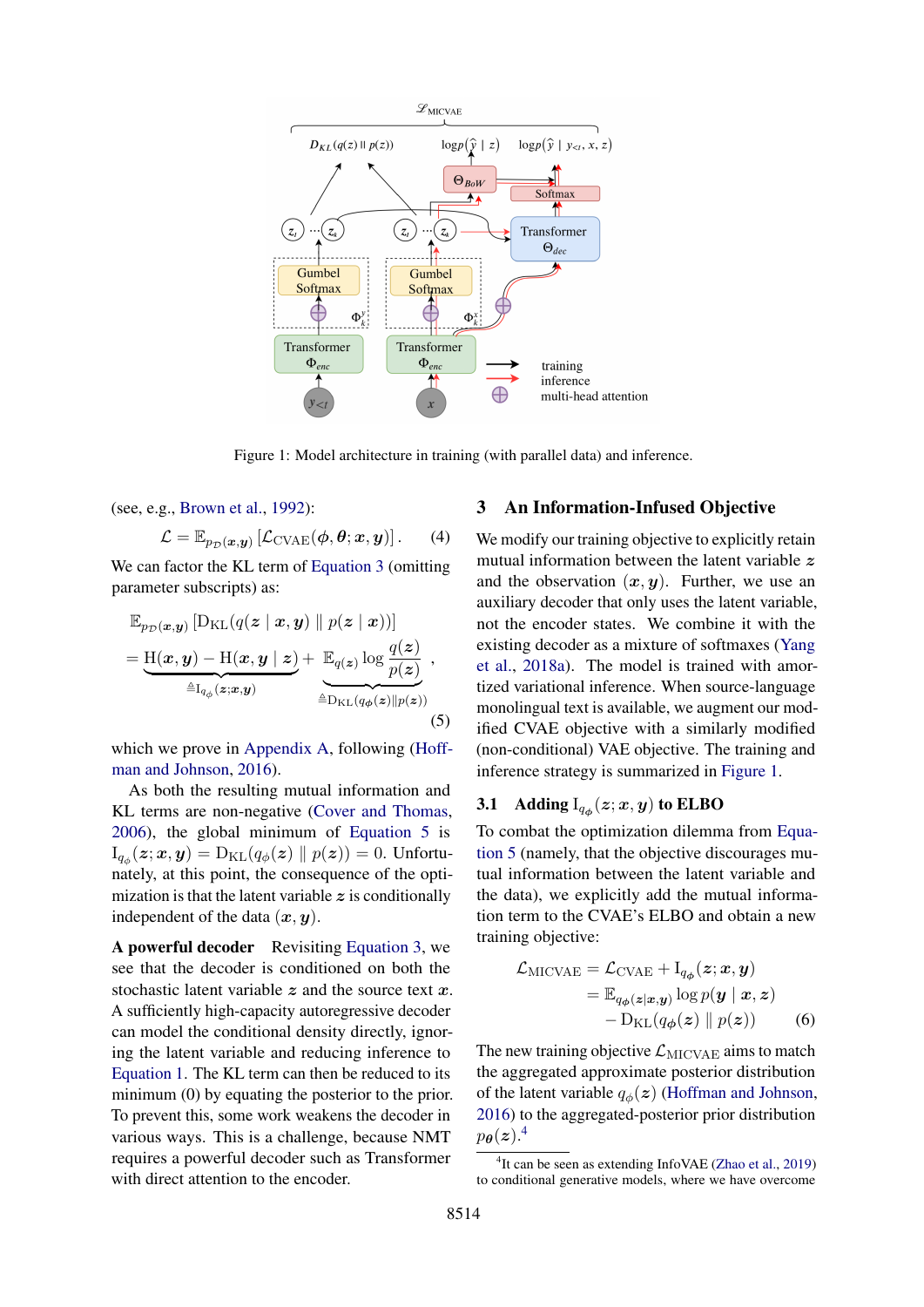### 3.2 Guiding z to Encode Global Information

Several existing approaches *weaken the decoder*: limiting its capacity to encourage latent variables to be utilized [\(Bowman et al.,](#page-9-0) [2016;](#page-9-0) [Gulrajani et al.,](#page-9-9) [2017\)](#page-9-9). Here we propose a different approach: explicitly guiding the information encoded in  $z$  without reducing the decoder's capacity.

The decision to weaken the decoder can be understood in the context of Bits-Back Coding theory [\(Chen et al.,](#page-9-1) [2017\)](#page-9-1), which suggests that at optimality the decoder will model whatever it can locally, and only the residual will be encoded in the latent variable z. A consequence is that explicit information placement can give more powerful latent representations.

Inspired by this Bits-Back perspective, we add a global auxiliary loss for z to encode information which cannot be modelled locally by the autoregressive decoder  $\prod_t p_{\theta}(y_t | x, y_{\leq t}, z)$ . We use bag-of-words (BoW) prediction as the auxiliary loss. It encodes global information while having a non-autoregressive factorization:  $\prod_t p_{\psi}(y_t | z)$ . (We choose not to condition it on the source sentence  $x$ .) Further, it requires no additional annotated data. The auxiliary decoder complements the autoregressive decoder (which is locally factorized), interpolating predictions at the softmax layer, i.e.  $p(y_t \mid \bm{x}, \bm{y}_{< t}, \bm{z})$  is a mixture of softmaxes [\(Yang et al.,](#page-11-8) [2018b\)](#page-11-8):

$$
p(y_t | \cdot) = (1 - \lambda) \cdot p_{\boldsymbol{\theta}}(y_t | \boldsymbol{x}, \boldsymbol{y}_{< t}, \boldsymbol{z}) + \lambda \cdot p_{\boldsymbol{\psi}}(y_t | \boldsymbol{z}), \quad (7)
$$

with mixing parameter  $\lambda$ . (We use  $\lambda = 0.1$  in this paper.) Thus, the bag-of-words objective regularizes the log-likelihood bound.

### 4 Implementing Latent Variable NMT

#### 4.1 Architecture

Our model uses discrete latent variables. These are used to select a latent embedding, which is concatenated to the decoder state.

Inference Network We use discrete latent variables with reparameterization via Gumbel-Softmax [\(Jang et al.,](#page-9-10) [2017;](#page-9-10) [Maddison et al.,](#page-10-5) [2017\)](#page-10-5) to allow backpropagation through discrete sampling. Unlike the multivariate Gaussian distribution commonly used in VAE and CVAE, our parameterization can explicitly account for multiple

modes in the data. (See [Rezende and Mohamed](#page-10-6) [\(2015\)](#page-10-6) for a perspective on the value of multimodal distributions over latent variables.) To make our model more general, we introduce a *set* of discrete latent variables  $z = \{z_1, \ldots, z_K\}$  which are independently sampled from their own inference networks  $\Phi_k$ . Specifically, each  $\Phi_k$  computes scaled dot product attention with encoder outputs  $h \in \mathbb{R}^d$ using latent code embedding  $e_k$ :

$$
C_k = \text{Attention}\left(e_k W^k, hW^h, hW^h\right)
$$

$$
= \text{Softmax}\left(\frac{e_k W^k (hW^h)^\top}{\sqrt{d}}\right) hW^h. \quad (8)
$$

We can now sample  $z_k$  by the Gumbel-Softmax reparameterization trick [\(Maddison et al.,](#page-10-5) [2017;](#page-10-5) [Jang et al.,](#page-9-10) [2017\)](#page-9-10):

$$
z_k \sim \text{GumbelSoftmax}(\mathbf{C}_k) \tag{9}
$$

$$
= \text{Softmax}\bigg(\frac{\mathbf{C}_k + \mathbf{g}}{\tau}\bigg),\qquad(10)
$$

where  $g = -\log(-\log(u))$ ,  $u \sim$  Uniform is the Gumbel noise and  $\tau$  is a fixed temperature. (We use  $\tau = 1$  in this paper.) At inference time, we use a discrete version by directly sampling from the latent variable distribution.

BoW Auxiliary Decoder Given an inferred sample  $z \sim \Phi_k(h)$ , the BoW decoder predicts all tokens at once without considering their order. We compute the cross-entropy loss for the predicted tokens over the output vocabulary space  $V$ :

$$
\mathcal{L}_{\text{BoW}} = \sum_{i=1}^{|V|} p_i \log \hat{p}_{\psi}(y_i \mid \mathbf{z}), \quad \sum_{i=1}^{|V|} p_i = 1.
$$
\n(11)

We take the (unnormalized) empirical distribution  $\tilde{p}_i$  to be a token's frequency within a sentence normalized by its total frequency within a minibatch, mitigating the effect of frequent (stop) words. This is then normalized over the sentence to sum to 1, giving values  $p_i$ . The model distribution  $\hat{p}_{\psi}$  is computed by conditioning on the latent code only, without direct attention to encoder outputs. We use scaled dot-product attention between the latent embeddings and the target embeddings (each of dimensionality d, represented as a matrix  $E_V$ :

<span id="page-3-0"></span>
$$
p_{\psi}(y_i \mid \mathbf{z}) = \text{Softmax}\left(\frac{\mathbf{e}(\mathbf{z})E_V^{\mathsf{T}}}{\sqrt{d}}\right)_i. \tag{12}
$$

the mismatch between the (joint) data distribution  $p_{\mathcal{D}}(x, y)$ and the (conditional) likelihood objective  $p_{\theta}(\mathbf{y} | \mathbf{x})$ .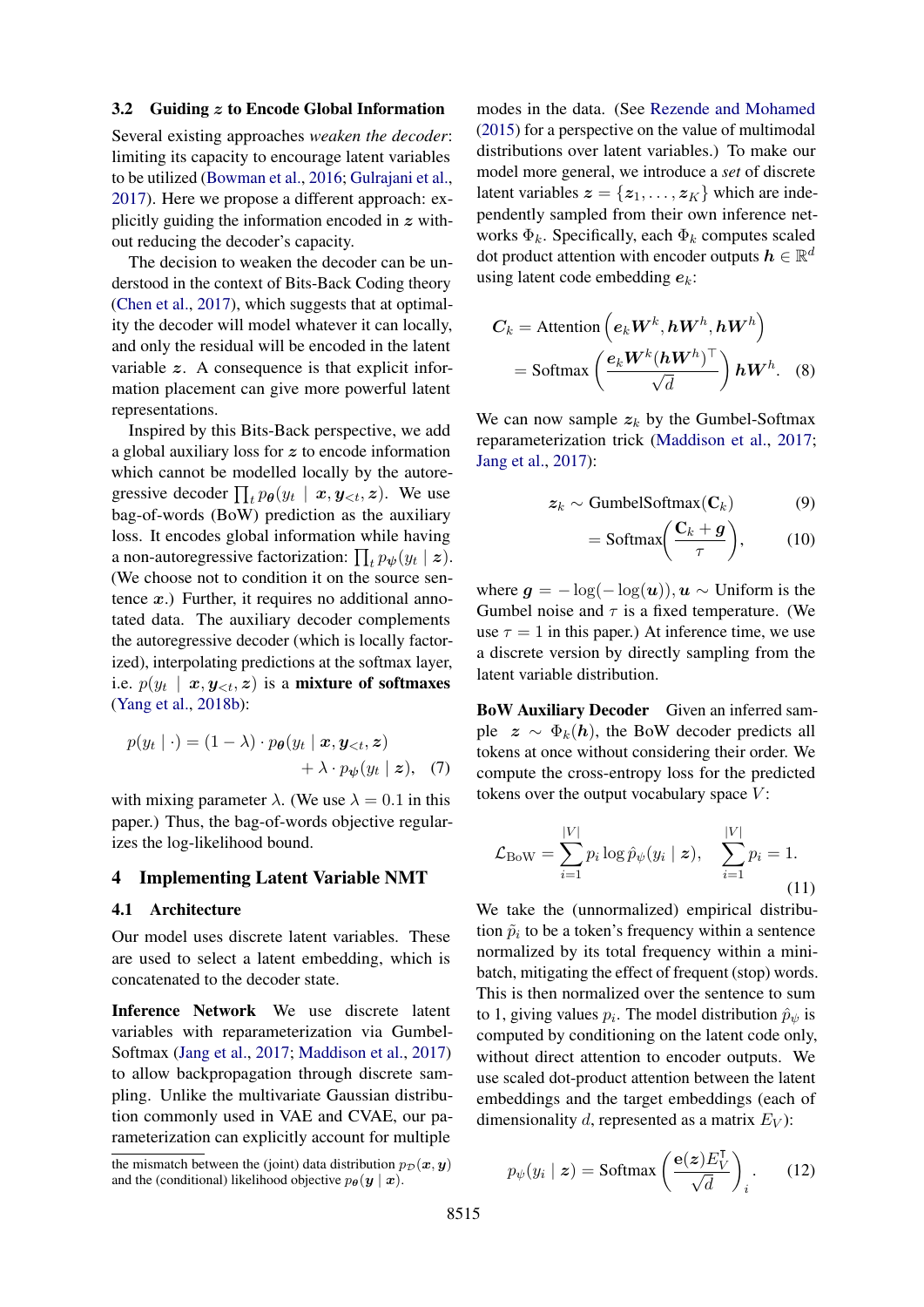## <span id="page-4-2"></span>Algorithm 1 Training Strategy

- 1:  $\Phi_{enc}, \Phi_{k=1,...,K}, \Theta_{dec}, \Theta_{BoW} \leftarrow \text{init.}$
- 2: while  $\Theta_{enc}, \Theta_{dec}, \Theta_{BoW}, \Phi_{k=1,...,K}$  have not converged do
- 3: Sample  $(\mathbf{x}, \mathbf{y})$  from  $D^{\text{bitext}}$
- 4: Compute  $\mathcal{L}_{\text{MICVAE}}$  with [Equation 6](#page-2-4)
- 5: Train  $\Phi_{enc}, \Theta_{dec}, \Phi_{k=1,...,K}$  with  $\mathcal{L}_{\text{MICVAE}}$
- 6: Compute  $\mathcal{L}_{\text{BoW}}$  with [Equation 12](#page-3-0)
- 7: Train  $\Phi_{enc}, \Theta_{BoW}, \Phi_{k=1,...,K}$  with  $\mathcal{L}_{\text{BoW}}$

```
8: if self_training then
```
- 9: Sample x from  $D^{\text{mono}}$
- 10: Compute  $\mathcal{L}_{\text{Mono}}$  with [Equation 13](#page-4-0)
- 11: Train  $\Phi_{enc}$ ,  $\Phi_{k=1,\ldots,K}$  with  $\mathcal{L}_{\text{Mono}}$
- 12: end if
- 13: end while

## 4.2 Training

For training with parallel data, we optimize  $\mathcal{L}_{\text{MICVAE}}$ . We draw samples z from the approximate posterior  $q_{\phi}(z \mid x, y)$  parameterized by the inference network, then feed the samples to both the autoregressive and auxiliary (BoW) decoders to get a Monte Carlo estimate of the gradient.

Estimating aggregated distributions We estimate  $p_{\theta}(z)$  and  $q_{\phi}(z)$  over each minibatch, following [Zhao et al.](#page-12-0) [\(2018\)](#page-12-0).

Semi-supervised learning We apply the same modification to VAE's ELBO, following [Zhao et al.](#page-11-7) [\(2019\)](#page-11-7). For jointly training with source-side monolingual data, we add  $\mathrm{I}_{q_{\bm{\phi}}}(\bm{z};\bm{x})$  to the ELBO, and for target-side monolingual data, we add  $I_{q_{\phi}}(z; y)$ .<sup>[5](#page-4-1)</sup> The joint objective sums the modified CVAE and VAE objectives:

$$
\mathcal{L}_{\text{Mono}} = \log p(\boldsymbol{x} \mid \boldsymbol{z}) \n+ D_{\text{KL}} \left( \frac{1}{L} \sum_{\ell=1}^{L} q_{\boldsymbol{\phi}} \left( \boldsymbol{z}^{(\ell)} \, \middle| \, \boldsymbol{x}^{(\ell)} \right) \, \middle| \, \left| \frac{1}{L} \sum_{\ell=1}^{L} p \left( \boldsymbol{z}^{(\ell)} \right) \right) \right)
$$
\n(13)

$$
\mathcal{L}_{\text{Joint}} = \mathcal{L}_{\text{MICVAE}} + \mathcal{L}_{\text{Mono}},\qquad(14)
$$

<span id="page-4-3"></span>where  $L$  is the number of monolingual examples. [Algorithm 1](#page-4-2) describes the overall training strategy.

## 5 Experiments and Results

Here we present empirical results on the Transformer architecture. We evaluate our model on four standard datasets and compare against three baselines. We use four measures to quantify posterior collapse, then examine translation quality (BLEU score) in standard fully supervised settings, a semi-supervised setting, and a fully supervised setting with noisy source text. Hyperparameters, regularization choices, and subword vocabulary information can be found in §[5.3.](#page-5-0)

The results show that we have effectively addressed posterior collapse: latent variables are no longer ignored despite the presence of a powerful decoder. As a result, we outperform both the standard Transformer and the Transformer-based variational NMT approach, when using noisy data or source-language monolingual data.

### 5.1 Datasets

First, we evaluate our models on a standard highresource and low-resource benchmark dataset from WMT. Second, we focus on situations where noisy or monolingual data is available. We note that lowresource scenarios and noisy data are two representative challenges in MT [\(Lopez and Post,](#page-10-7) [2013\)](#page-10-7).

- WMT14 German–English We use data from the WMT14 news translation shared task, which has 3.9M sentence pairs for training with the same BPE tokenization as in [Gu et al.](#page-9-12) [\(2018\)](#page-9-12).
- WMT16 Romanian–English We use data from the WMT16 news translation shared task. We use the same BPE-preprocessed [\(Sennrich](#page-10-8) [et al.,](#page-10-8) [2016b\)](#page-10-8) train, dev and test splits as in [Gu et al.](#page-9-12) [\(2018\)](#page-9-12) with 608k sentence pairs for training.
- FLORES Sinhala–English For this low-resource benchmark, we use the same preprocessed data as in Guzmán et al. [\(2019\)](#page-9-13). There are 646k sentence pairs.
- <span id="page-4-0"></span>MT for Noisy Text (MTNT) French–English This dataset pairs web-scraped text from Reddit with professional translations. We use 30k subword units built jointly from source and target sentences and only keep sentences with less than 100 tokens. For training, there are 34,380 sentence pairs for English–French and 17,616 sentence pairs for French–English [\(Michel and Neubig,](#page-10-1) [2018\)](#page-10-1). We also used

<span id="page-4-1"></span><sup>5</sup>Learning to copy the target text has proven useful for low-resource NMT [\(Currey et al.,](#page-9-11) [2017\)](#page-9-11).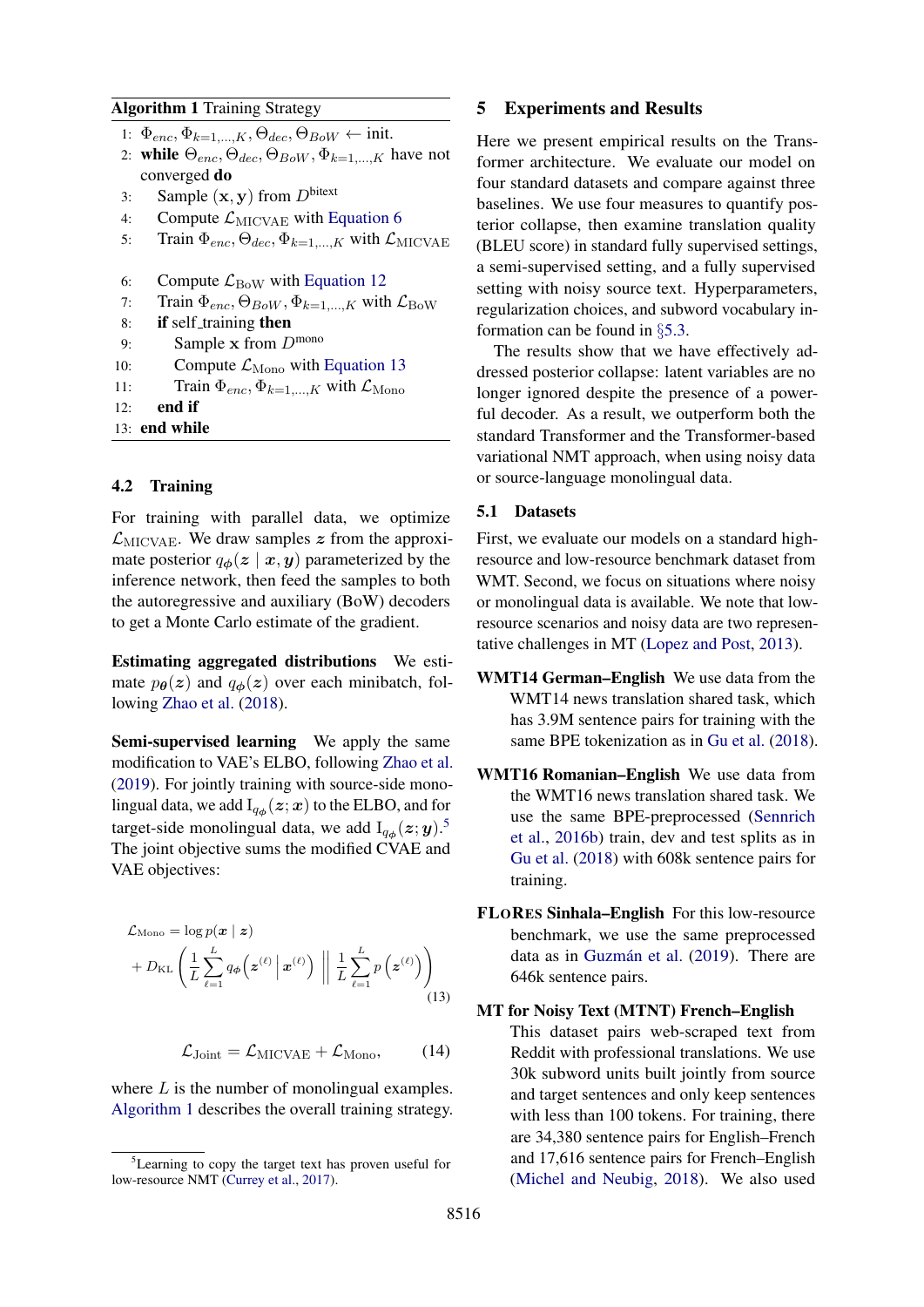18,676 *monolingual* sentences per language from the same data source (Reddit).

#### 5.2 Baselines

We compare our model to three baselines:

- Non-latent This is a standard Transformer model without latent variables.
- VNMT A CVAE model with Gaussian distribution as proposed in Variational NMT by [Zhang](#page-11-4) [et al.](#page-11-4) [\(2016\)](#page-11-4), which we reimplement using Transformer. [\(Zhang et al.](#page-11-4) [\(2016\)](#page-11-4) use a GRUbased recurrent model.)
- DCVAE A CVAE model with the same discrete latent variable parameterization as ours but without the new objective (i.e., the mutual information term and bag-of-words regularizer).

## <span id="page-5-0"></span>5.3 Implementation details

All of our models build on Transformer. For WMT14 De–En and WMT16 Ro–En, we use the base configuration [\(Vaswani et al.,](#page-11-3) [2017\)](#page-11-3): 6 blocks, with 512-dimensional embedding, 2048 dimensional feed-forward network, and 8 attention heads. For FLoRes (low-resource) and MTNT (low-resource and noisy), we use a smaller Transformer: 4 layers, 256-dimensional embedding, 1024-dimensional inner layers, and 4 attention heads. Input and output embeddings are shared between the inference network and decoder. We use  $T = 4$  categorical latent variables of dimension 16 (found by grid search on the dev set). Auxiliary bag-of-words predictions are combined with the decoder prediction with  $\lambda = 0.1$ . We optimize us-ing Adam [\(Kingma and Ba,](#page-10-3) [2015\)](#page-10-3) with  $\beta_1 = 0.9$ ,  $\beta_2 = 0.98$ ,  $\epsilon = 1$ E-8, weight decay of 0.001, and the warmup and learning rate schedule of [Ott et al.](#page-10-9) [\(2018b\)](#page-10-9). All models are trained on 8 NVIDIA V100 GPUs with 32K tokens per mini-batch. We train WMT14 De–En with 200k updates and others with 100k updates. We do not use early stopping.

We employ joint BPE vocabularies. The sizes are 32k for En–De and En–Ro; 30k for Fr–En; and 3k for Si–En. We also use a word dropout rate of 0.4 during training of all models, which is complementary to our approach.

We found the default initialization in the FAIRSEQ NMT toolkit was effective; we did not need to explore several initializations to avoid degenerate models.

<span id="page-5-1"></span>

| Model               |      | $D_{KL}$ $I_{q_\phi}(z, x)$ $I_{q_\phi}(z, y)$ NLL |               |      |
|---------------------|------|----------------------------------------------------|---------------|------|
| $DCVAE + KLA$ 0.001 |      | 0.001                                              | $4.2E-6$ 3.17 |      |
| Our model           | 0.17 | 0.18                                               | 0.31          | 3.16 |

Table 1: Our model mitigates posterior collapse. The KL value refers to  $D_{KL}(q_{\boldsymbol{\phi}}(z \mid x, y) \parallel p_{\boldsymbol{\theta}}(z \mid x))$ for DCVAE and  $D_{KL}(q_{\phi}(z \mid y) \parallel p_{\theta}(z \mid x))$  for our model.

#### 5.4 Preventing Posterior Collapse

We compare our model to a standard DCVAE lacking the new objective. We report four metrics of posterior collapse on the validation set of WMT Ro–En:

- 1. Kullback–Leibler divergence (KL).
- 2. Mutual information between the latent variable and the source:  $I_{q_{\phi}}(z; x)$
- 3. Mutual information between the latent variable and the target:  $I_{q\phi}(z; y)$ .
- 4. Negative conditional log-likelihood (NLL) per token.

[Table 1](#page-5-1) shows that when using standard DCVAE ELBO, even with the common practice of KL annealing (KLA), both the KL loss and mutual information settle to almost 0 which is consistent with the analysis in [Equation 5.](#page-2-1)

We also plot the progression of  $D_{KL}$ ,  $I_{q_\phi}(z; x)$ , and  $I_{q_{\phi}}(z; y)$  during training in [Figure 2.](#page-6-0) The posterior collapse of the baseline model is apparent: both  $D_{KL}$  mutual information terms drop to 0 at the beginning of training as a result ELBO's design. On the other hand, our model, without using any annealing schedule, effectively increases mutual information and prevents KL loss from settling to a degenerate solution early on.

#### 5.5 Translation Quality

We report corpus-level BLEU [\(Papineni et al.,](#page-10-10) [2002\)](#page-10-10) [6](#page-5-2) on the test sets where the translations are generated by sampling each  $z_k$  with softassignment (vs. argmax).

Supervised Learning on Parallel Data First, we evaluate our model's performance when trained with parallel data on standard WMT datasets. [Ta](#page-6-1)[ble 2](#page-6-1) shows that our model consistently outperforms both VNMT and DCVAE models—which

<span id="page-5-2"></span><sup>&</sup>lt;sup>6</sup>We use detokenized SacreBLEU [\(Post,](#page-10-11) [2018\)](#page-10-11).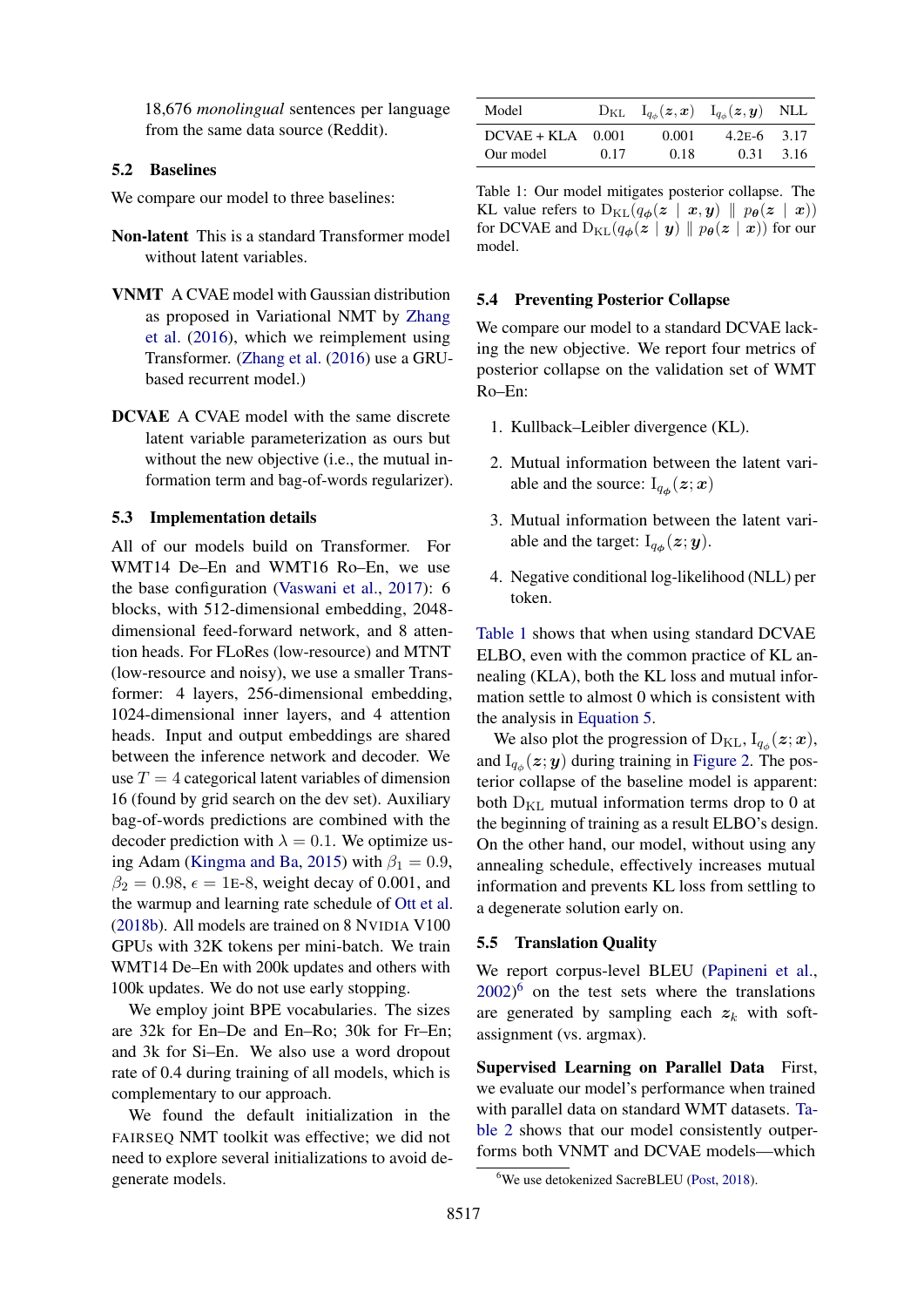<span id="page-6-0"></span>

Figure 2: Row (A): comparison of KL and mutual information between baseline (DCVAE, solid triangle, orange color) and our model (solid circle, teal color). Rows (B) and (C): ablation study on relative contribution from MICVAE and BoW. All metrics are computed on the WMT16 Ro–En validation set over the course of 140k training updates.

<span id="page-6-1"></span>

|              | WMT16 |       | WMT14   |         |
|--------------|-------|-------|---------|---------|
| Model        | Ro–En | En-Ro | $De-En$ | $En-De$ |
| VNMT         | 34.20 | 34.27 | 30.35   | 25.84   |
| <b>DCVAE</b> | 34.16 | 34.51 | 29.76   | 25.46   |
| Our model    | 34.76 | 34.97 | 31.39   | 26.42   |
| Non-latent   | 34.73 | 34.54 | 30.89   | 26.36   |

Table 2: BLEU score on WMT benchmarks. Best result on each dataset is in bold. Our model provides minor gains ( $\leq 0.5$  points) over the standard Transformer, not degrading like VNMT and DCVAE. Alongside improvements in semi-supervised or noisy settings, this suggests that there is no BLEU compromise in choosing this model.

require ad-hoc KL annealing—while on par with a strong Transformer baseline.

Semi-supervised with Source-side Monolingual Data Leveraging monolingual data is a common practice to improve low resource NMT. One popular approach uses target-side monolingual data through "backtranslation" as a data augmentation, but how to effectively leverage source-side monolingual data is an open challenge [\(Sennrich et al.,](#page-10-12)

<span id="page-6-2"></span>

| Model         | $Fr$ –En | En–Fr |  |
|---------------|----------|-------|--|
| Non-latent    | 26.7     | 24.8  |  |
| <b>DCVAE</b>  | 26.4     | 26.1  |  |
| + source mono | 27.3     | 26.4  |  |
| Our model     | 28.6     | 26.3  |  |
| + source mono | 29.8     | 26.7  |  |

Table 3: Translation performance (BLEU) of utilizing source-side monolingual data. Best result on each data condition (with and without monolingual data) is bold.

[2016a;](#page-10-12) [Zhang and Zong,](#page-11-9) [2016;](#page-11-9) [Wu et al.,](#page-11-10) [2019\)](#page-11-10). We use the joint training objective described in [Equation 14.](#page-4-3) To have a fair comparison, we also extend VNMT and DCVAE with the same joint training algorithm, i.e., the newly added monolingual data is used to train their corresponding sequence encoder and inference network with standard VAE ELBO. That is, the only difference is that our model was trained to promote mutual information  $I_{q_{\phi}}(z, x)$  and  $I_{q_{\phi}}(z, y)$ . As shown in [Table 3,](#page-6-2) by doing so the proposed model brings larger gains during semi-supervised learning with source-side monolingual data.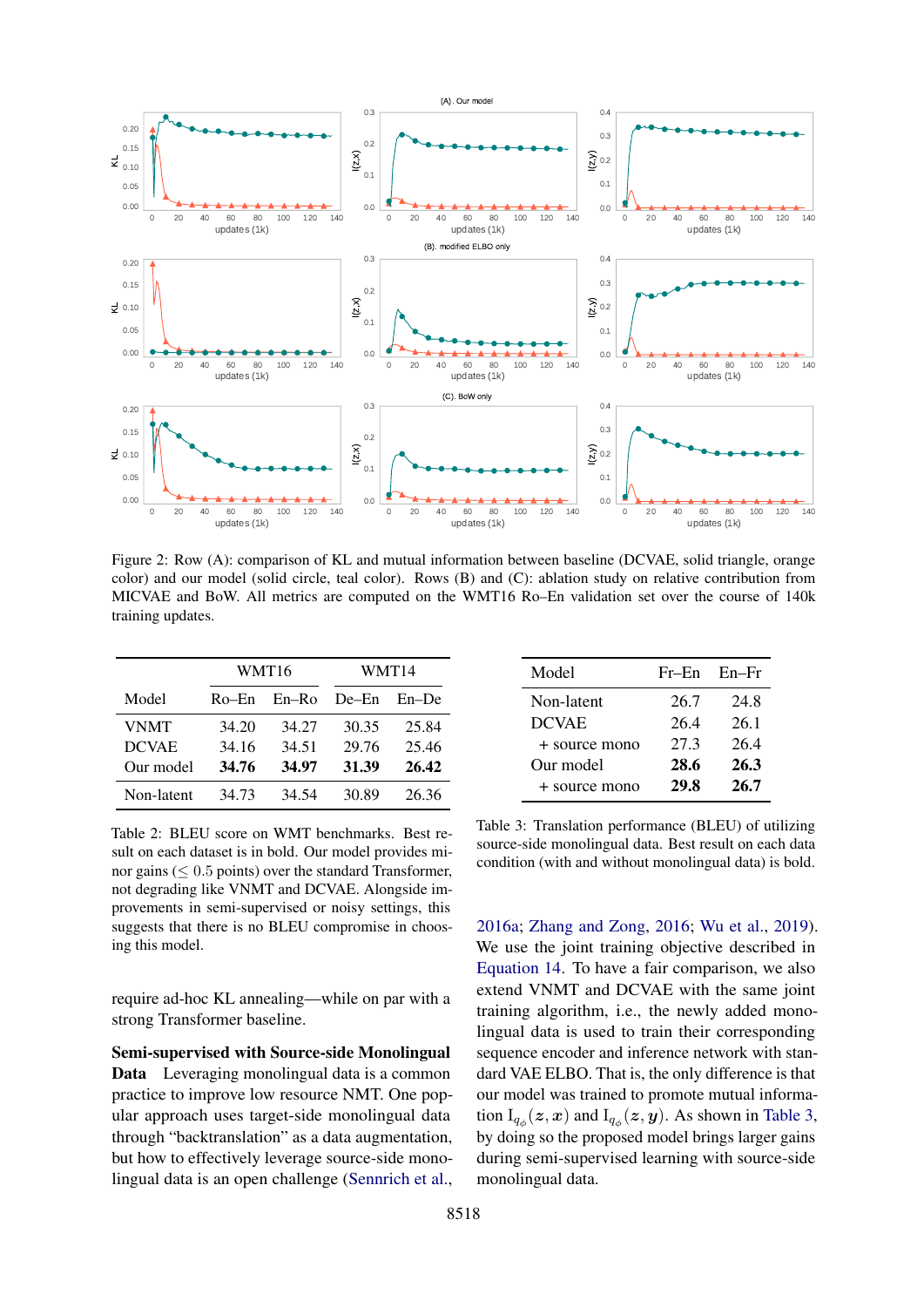<span id="page-7-1"></span>

Figure 3: BLEU when increasing the number of noisy parallel sentences (ranked by Zipporah) in training, Si– En.

Robustness to Noisy Data While high-quality parallel data is scarce for low-resource language pairs, weakly aligned sentence pairs can be mined from massive unpaired data such as Paracrawl.<sup>[7](#page-7-0)</sup> We evaluate our model's performance when augmenting the training set with increasingly noisy parallel data filtered by Zipporah [\(Xu and Koehn,](#page-11-11) [2017\)](#page-11-11). Because VNMT and DCVAE underperform our proposal in previous experiments, we omit them from this experiment. [Figure 3](#page-7-1) shows the results in the Sinhala–English direction. Our model always outperforms standard Transformer, which struggles as more (and noisier) data is added. The gap grows from +1.2 to +4.7 BLEU.

### 6 Analysis

Ablation Study How do the different ingredients of our proposed approach contribute to preventing posterior collapse and improving translation quality? We explore two variants of the proposed model: 1) modified ELBO only: only adding mutual information term to the training objective, while without gradients from  $\mathcal{L}_{\text{BoW}}$ , 2) BoW only: which is equivalent to DCVAE combined with BoW decoder.

First, we perform the same collapse metrics eval-uation as in [Table 1.](#page-5-1) Figure  $2(B)$  suggests that by explicitly adding mutual information term back to the training objective, both  $I_{q_{\phi}}(z; x)$  and  $I_{q_{\phi}}(z; y)$ are effectively raised, while the remaining aggregated KL term is still optimized to zero. Such behavior is consistent with the analysis revealed

<span id="page-7-2"></span>

| Model                                 |      | De-En $(3.9M)$ Ro-En $(608K)$ |
|---------------------------------------|------|-------------------------------|
| BoW and $\mathcal{L}_{\text{MICVAE}}$ | 31.4 | 34.8                          |
| BoW only                              | 31.1 | 34.2                          |

Table 4: Ablation study on translation quality (BLEU). The information-infused loss function provides additional performance over the DCVAE with a bag-ofwords decoder.

in [Equation 5.](#page-2-1) On the other hand, regularizing  $z$ with the BoW decoder only, shown in [Figure 2\(](#page-6-0)C), is very effective in preventing KL vanishing as well as increasing mutual information. When two approaches are combined, as was shown in [Fig](#page-6-0)ure  $2(A)$ , the model retains higher mutual information for both  $\mathrm{I}_{q_\phi}(\boldsymbol{z};\boldsymbol{x})$  and  $\mathrm{I}_{q_\phi}(\boldsymbol{z};\boldsymbol{y})$ .

Next, we see whether the difference in mutual information yields different translation quality. We compare two models: BoW only [\(Figure 2\(](#page-6-0)C)) and both (Figure  $2(A)$ ), on WMT14 De–En and WMT16 Ro–En test sets. [Table 4](#page-7-2) shows the difference matters more in a low-data regime.

Analysis of Outputs Delving into model predictions helps us understand how our model outperforms the others. We examined erroneous 1-best predictions on the Ro–En data. We provide salient examples of phenomena we identified in [Table 5.](#page-8-0) (Naturally, as the Ro–En score differences are not dramatic, the predictions are largely similar.)

Several examples support the fact that our model has more fluent and accurate translations than the baseline or VNMT. VNMT often struggles by introducing disfluent words, and both VNMT and Transformer select justifiable but incorrect words. For instance, in our second example, the gender and animacy of the possessor are not specified in Romanian. Our model selects a more plausible pronoun for this context.

Analysis of Latent Variables Finally, we probe whether different latent variables encode different information. We random sample 100 sentences from two test sets of distinct domains, MTNT (Reddit comments) and WMT (news) with 50 sentences each. We plot the t-SNE projection of their corresponding samples  $z_k$  inferred from  $\Phi_k$ ,  $k = 1, 2, 3, 4$  respectively. [Figure 4](#page-8-1) suggests that different latent variables learn to organize the data in different manners, but there was no clear signal that any of them exclusively specialize in encoding a domain label. We leave a thorough analysis of

<span id="page-7-0"></span><sup>7</sup> <https://paracrawl.eu/>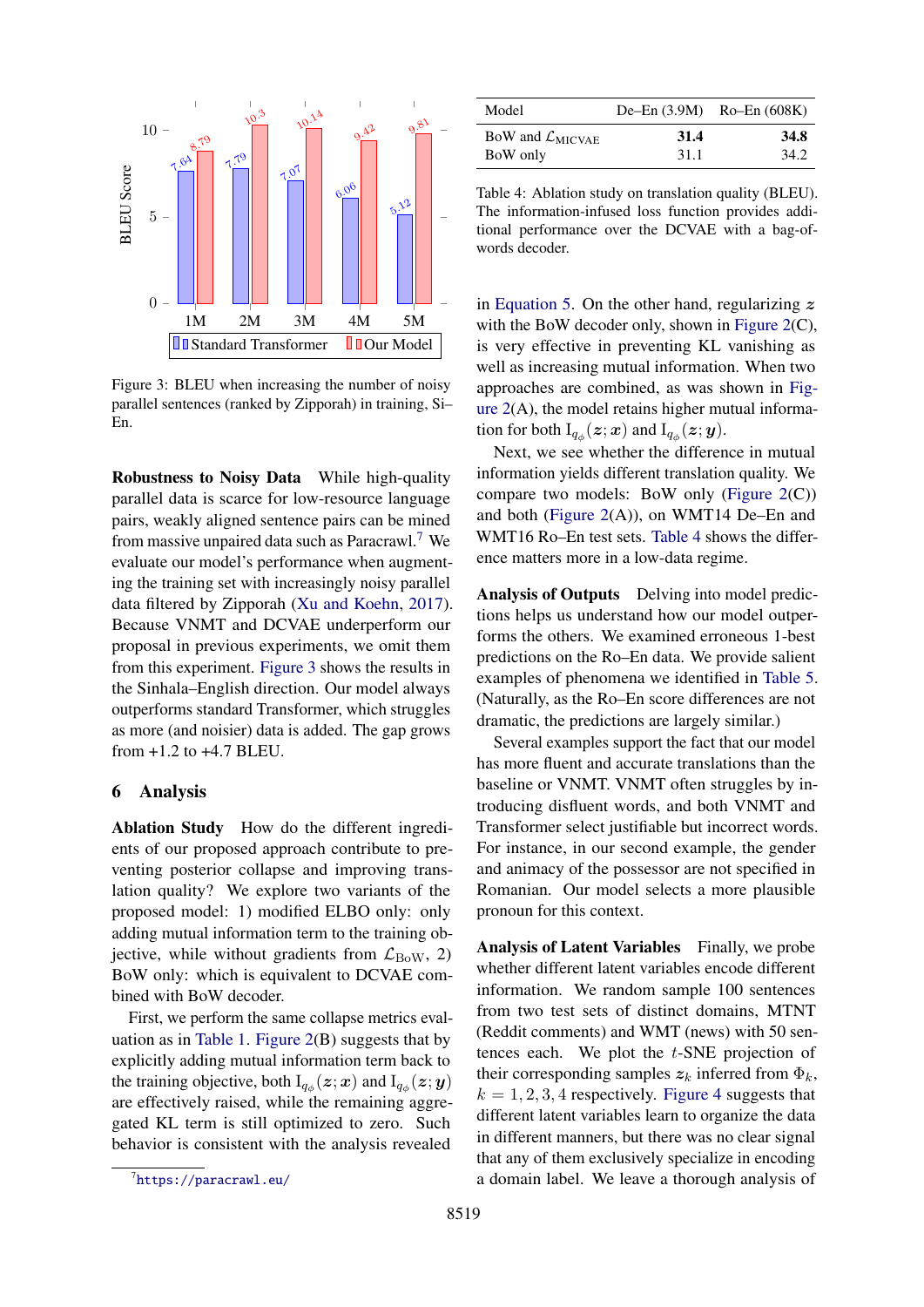<span id="page-8-0"></span>

| Source: ma intristeaza foarte tare.<br>Reference: that really saddens me.<br><b>Base:</b> i am very saddened.<br>VNMT: i am saddened very loudly.<br>(Wrong sense of tare)<br><b>Ours:</b> i am very saddened.                                                                                                                                                 |  |  |
|----------------------------------------------------------------------------------------------------------------------------------------------------------------------------------------------------------------------------------------------------------------------------------------------------------------------------------------------------------------|--|--|
| <b>Source:</b> cred ca executia sa este gresita.<br><b>Reference:</b> i believe his execution is wrong.<br><b>Base:</b> i believe that its execution is wrong.<br><b>VNMT</b> : i believe that its execution is wrong.<br><b>Ours:</b> i believe that his execution is wrong.                                                                                  |  |  |
| Source: da, chinatown<br>Reference: yes, chinatown<br>Base: yes, chinatown<br>VNMT: yes, thin.<br><b>Ours:</b> yes, chinatown                                                                                                                                                                                                                                  |  |  |
| <b>Source:</b> nu stiu cine va fi propus pentru aceasta functie.<br><b>Reference:</b> i do not know who will be proposed for this position.<br><b>Base:</b> i do not know who will be proposed for this function.<br><b>VNMT</b> : i do not know who will be proposed for this function.<br><b>Ours:</b> i do not know who will be proposed for this position. |  |  |
| Source: recrutarea, o prioritate tot mai mare pentru companii<br><b>Reference:</b> recruitment, a growing priority for companies<br><b>Base:</b> recruitment, an increasing priority for companies<br>VNMT: recruitment, [article missing] increasing priority for companies<br>Ours: recruitment, a growing priority for companies                            |  |  |

Table 5: Translation examples from the baseline Transformer, VNMT, and our model. Disfluent words or absences are in red, and slightly incorrect lexical choice is in blue. Romanian diacritics have been stripped.

<span id="page-8-1"></span>

Figure 4: t-SNE visualization of  $z_k$ ,  $k = 1, 2, 3, 4$  samples from 100 sentences from two datasets with distinct domains, MTNT (orchid) and WMT news (green).

their information specialization to future work.

## 7 Related Work

Unlike most prior work in (conditional) text generation, we tackle posterior collapse without requiring an annealing schedule [\(Bowman et al.,](#page-9-0) [2016;](#page-9-0) [Sønderby et al.,](#page-11-12) [2016;](#page-11-12) [Kim et al.,](#page-9-14) [2018\)](#page-9-14), a weakened decoder [\(Gulrajani et al.,](#page-9-9) [2017\)](#page-9-9), or a restricted variational family [\(Razavi et al.,](#page-10-13) [2019\)](#page-10-13).

Unlike [Ma et al.](#page-10-14) [\(2018\)](#page-10-14), who also employ bag-ofwords as an NMT objective, our BoW decoder only sees the latent variable z, not the encoder states. Conversely, unlike [Weng et al.](#page-11-13) [\(2017\)](#page-11-13), our generative decoder has access to both the latent variable and the encoder states; bag-of-words prediction is handled by separate parameters.

VNMT [\(Zhang et al.,](#page-11-4) [2016\)](#page-11-4) applies CVAE with Gaussian priors to conditional text generation. VRNMT [\(Su et al.,](#page-11-14) [2018\)](#page-11-14) extends VNMT, modeling the translation process in greater granularity. Both needed manually designed annealing schedules to increase KL loss and avoid posterior collapse. Discrete latent variables have been applied to NMT [\(Kaiser et al.,](#page-9-15) [2017;](#page-9-15) [Gu et al.,](#page-9-12) [2018;](#page-9-12) [Shen](#page-10-15) [et al.,](#page-10-15) [2019\)](#page-10-15), without variational inference or addressing posterior collapse. Approaches to stop posterior collapse include aggressively trained inference networks [\(He et al.,](#page-9-16) [2019\)](#page-9-16), skip connections [\(Dieng et al.,](#page-9-17) [2019\)](#page-9-17), and expressive priors [\(Tomczak and Welling,](#page-11-15) [2018;](#page-11-15) [Razavi et al.,](#page-10-13) [2019\)](#page-10-13).

Unlike our conditional approach, [Shah and Bar](#page-10-16)[ber](#page-10-16) [\(2018\)](#page-10-16) jointly model the source and target text in a generative fashion. Their EM-based inference is more computationally expensive than our amortized variational inference. [Eikema and Aziz](#page-9-18) [\(2019\)](#page-9-18) also present a generative (joint) model relying on autoencoding; they condition the source text  $x$  on the latent variable  $z$ . Finally, [Schulz et al.](#page-10-17) [\(2018\)](#page-10-17), like us, value mutual information between the data and the latent variable. While they motivate KL annealing using mutual information, we show that the annealing is unnecessary.

## 8 Conclusion

We have presented a conditional generative model with latent variables whose distribution is learned with variation inference, then evaluated it in machine translation. Our approach does not require an annealing schedule or a hamstrung decoder to avoid posterior collapse. Instead, by providing a new analysis of the conditional VAE objective to improve it in a principled way and incorporating an auxiliary decoding objective, we measurably prevented posterior collapse.

As a result, our model has outperformed previous variational NMT models in terms of translation quality, and is comparable to non-latent Transformer on standard WMT Ro↔En and De↔En datasets. Furthermore, the proposed method has improved robustness in dealing with uncertainty in data, including exploiting source-side monolingual data as well as training with noisy parallel data.

## 9 Acknowledgments

We thank Alexandra DeLucia, Chu-Cheng Lin, Hongyuan Mei, Kenton Murray, Guanghui Qin, and João Sedoc (alphabetically) for remarks on the exposition.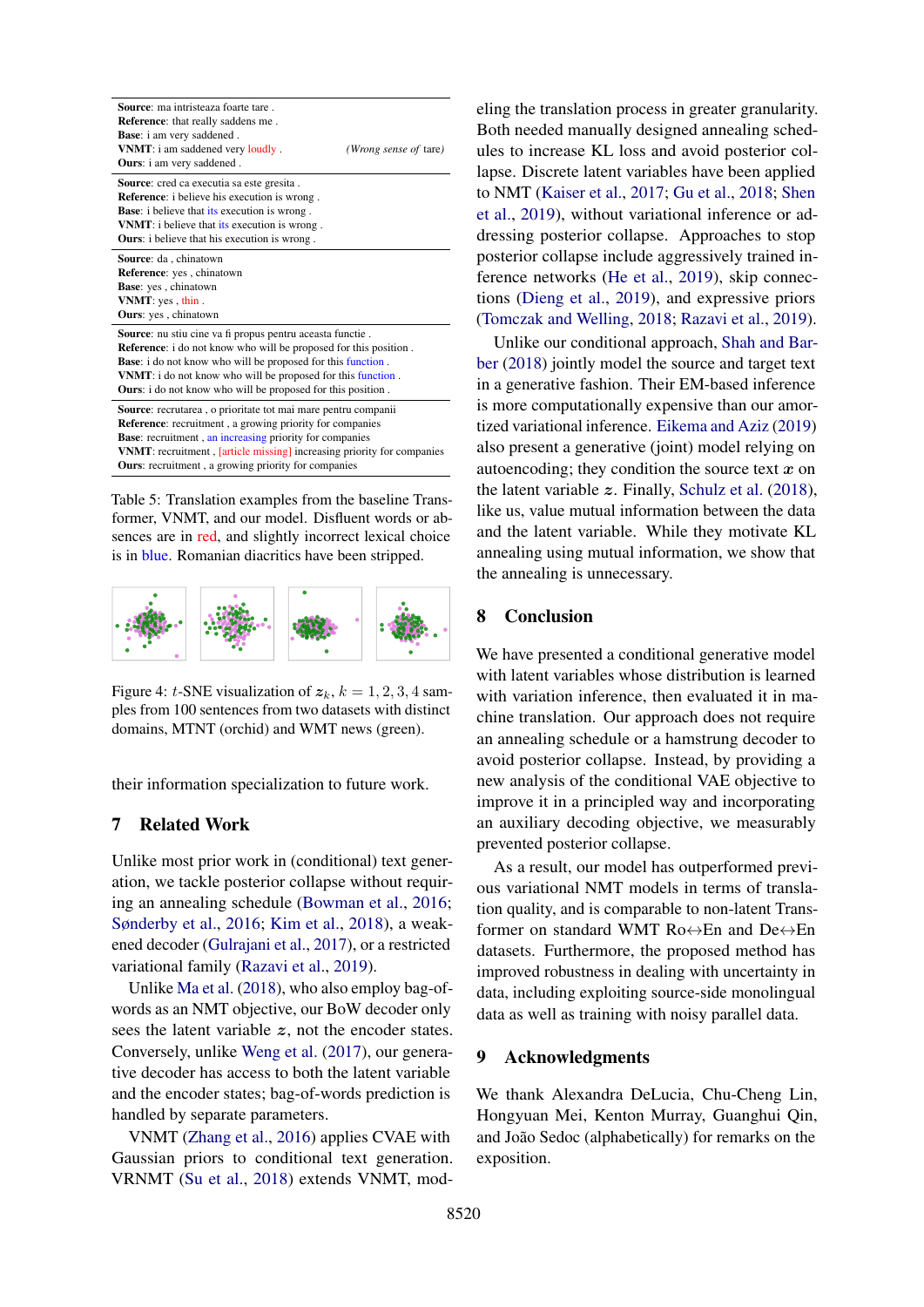## References

- <span id="page-9-5"></span>Léon Bottou and Yann L. Cun. 2004. [Large scale on](http://papers.nips.cc/paper/2365-large-scale-online-learning.pdf)[line learning.](http://papers.nips.cc/paper/2365-large-scale-online-learning.pdf) In *Advances in Neural Information Processing Systems 16*, pages 217–224. Curran Associates, Inc.
- <span id="page-9-0"></span>Samuel R. Bowman, Luke Vilnis, Oriol Vinyals, Andrew Dai, Rafal Jozefowicz, and Samy Bengio. 2016. [Generating sentences from a continuous](https://doi.org/10.18653/v1/K16-1002) [space.](https://doi.org/10.18653/v1/K16-1002) In *Proceedings of The 20th SIGNLL Conference on Computational Natural Language Learning*, pages 10–21, Berlin, Germany. Association for Computational Linguistics.
- <span id="page-9-6"></span>Peter F. Brown, Stephen A. Della Pietra, Vincent J. Della Pietra, Jennifer C. Lai, and Robert L. Mercer. 1992. [An estimate of an upper bound for the entropy](https://www.aclweb.org/anthology/J92-1002) [of English.](https://www.aclweb.org/anthology/J92-1002) *Computational Linguistics*, 18(1):31– 40.
- <span id="page-9-1"></span>Xi Chen, Diederik P. Kingma, Tim Salimans, Yan Duan, Prafulla Dhariwal, John Schulman, Ilya Sutskever, and Pieter Abbeel. 2017. [Variational](https://openreview.net/forum?id=BysvGP5ee) [lossy autoencoder.](https://openreview.net/forum?id=BysvGP5ee) In *5th International Conference on Learning Representations, ICLR 2017, Toulon, France, April 24-26, 2017, Conference Track Proceedings*. OpenReview.net.
- <span id="page-9-4"></span>Yong Cheng, Wei Xu, Zhongjun He, Wei He, Hua Wu, Maosong Sun, and Yang Liu. 2016. [Semi](https://doi.org/10.18653/v1/P16-1185)[supervised learning for neural machine translation.](https://doi.org/10.18653/v1/P16-1185) In *Proceedings of the 54th Annual Meeting of the Association for Computational Linguistics (Volume 1: Long Papers)*, pages 1965–1974, Berlin, Germany. Association for Computational Linguistics.
- <span id="page-9-8"></span>Thomas M. Cover and Joy A. Thomas. 2006. *Elements of Information Theory (Wiley Series in Telecommunications and Signal Processing)*. Wiley, New York, NY, USA.
- <span id="page-9-11"></span>Anna Currey, Antonio Valerio Miceli Barone, and Kenneth Heafield. 2017. [Copied monolingual data im](https://doi.org/10.18653/v1/W17-4715)[proves low-resource neural machine translation.](https://doi.org/10.18653/v1/W17-4715) In *Proceedings of the Second Conference on Machine Translation*, pages 148–156, Copenhagen, Denmark. Association for Computational Linguistics.
- <span id="page-9-17"></span>Adji B. Dieng, Yoon Kim, Alexander M. Rush, and David M. Blei. 2019. [Avoiding latent variable col](http://proceedings.mlr.press/v89/dieng19a.html)[lapse with generative skip models.](http://proceedings.mlr.press/v89/dieng19a.html) In *Proceedings of Machine Learning Research*, volume 89 of *Proceedings of Machine Learning Research*, pages 2397–2405.
- <span id="page-9-18"></span>Bryan Eikema and Wilker Aziz. 2019. [Auto-encoding](https://doi.org/10.18653/v1/W19-4315) [variational neural machine translation.](https://doi.org/10.18653/v1/W19-4315) In *Proceedings of the 4th Workshop on Representation Learning for NLP (RepL4NLP-2019)*, pages 124–141, Florence, Italy. Association for Computational Linguistics.
- <span id="page-9-12"></span>Jiatao Gu, James Bradbury, Caiming Xiong, Victor O. K. Li, and Richard Socher. 2018. [Non](https://openreview.net/forum?id=B1l8BtlCb)[autoregressive neural machine translation.](https://openreview.net/forum?id=B1l8BtlCb) In *6th*

*International Conference on Learning Representations, ICLR 2018, Vancouver, BC, Canada, April 30 - May 3, 2018, Conference Track Proceedings*. Open-Review.net.

- <span id="page-9-9"></span>Ishaan Gulrajani, Kundan Kumar, Faruk Ahmed, Adrien Ali Taïga, Francesco Visin, David Vázquez, and Aaron C. Courville. 2017. [Pixelvae: A latent](https://openreview.net/forum?id=BJKYvt5lg) [variable model for natural images.](https://openreview.net/forum?id=BJKYvt5lg) In *5th International Conference on Learning Representations, ICLR 2017, Toulon, France, April 24-26, 2017, Conference Track Proceedings*. OpenReview.net.
- <span id="page-9-13"></span>Francisco Guzman, Peng-Jen Chen, Myle Ott, Juan ´ Pino, Guillaume Lample, Philipp Koehn, Vishrav Chaudhary, and Marc'Aurelio Ranzato. 2019. [The](https://doi.org/10.18653/v1/D19-1632) [FLORES evaluation datasets for low-resource ma](https://doi.org/10.18653/v1/D19-1632)[chine translation: Nepali–English and Sinhala–](https://doi.org/10.18653/v1/D19-1632) [English.](https://doi.org/10.18653/v1/D19-1632) In *Proceedings of the 2019 Conference on Empirical Methods in Natural Language Processing and the 9th International Joint Conference on Natural Language Processing (EMNLP-IJCNLP)*, pages 6098–6111, Hong Kong, China. Association for Computational Linguistics.
- <span id="page-9-16"></span>Junxian He, Daniel Spokoyny, Graham Neubig, and Taylor Berg-Kirkpatrick. 2019. [Lagging inference](https://openreview.net/forum?id=rylDfnCqF7) [networks and posterior collapse in variational au](https://openreview.net/forum?id=rylDfnCqF7)[toencoders.](https://openreview.net/forum?id=rylDfnCqF7) In *ICLR*.
- <span id="page-9-7"></span>Matthew D. Hoffman and Matthew J. Johnson. 2016. [ELBO surgery: yet another way to carve up the](http://approximateinference.org/2016/accepted/HoffmanJohnson2016.pdf) [variational evidence lower bound.](http://approximateinference.org/2016/accepted/HoffmanJohnson2016.pdf) In *Workshop in Advances in Approximate Bayesian Inference*, volume 1.
- <span id="page-9-10"></span>Eric Jang, Shixiang Gu, and Ben Poole. 2017. [Cat](https://openreview.net/forum?id=rkE3y85ee)[egorical reparameterization with Gumbel–Softmax.](https://openreview.net/forum?id=rkE3y85ee) In *5th International Conference on Learning Representations, ICLR 2017, Toulon, France, April 24-26, 2017, Conference Track Proceedings*.
- <span id="page-9-15"></span>Lukasz Kaiser, Aidan N. Gomez, Noam Shazeer, Ashish Vaswani, Niki Parmar, Llion Jones, and Jakob Uszkoreit. 2017. [One model to learn them](http://arxiv.org/abs/1706.05137v1) [all.](http://arxiv.org/abs/1706.05137v1) *CoRR*, abs/1706.05137v1.
- <span id="page-9-2"></span>Nal Kalchbrenner and Phil Blunsom. 2013. [Recurrent](https://www.aclweb.org/anthology/W13-3214) [convolutional neural networks for discourse compo](https://www.aclweb.org/anthology/W13-3214)[sitionality.](https://www.aclweb.org/anthology/W13-3214) In *Proceedings of the Workshop on Continuous Vector Space Models and their Compositionality*, pages 119–126, Sofia, Bulgaria. Association for Computational Linguistics.
- <span id="page-9-3"></span>Huda Khayrallah and Philipp Koehn. 2018. [On the](https://doi.org/10.18653/v1/W18-2709) [impact of various types of noise on neural machine](https://doi.org/10.18653/v1/W18-2709) [translation.](https://doi.org/10.18653/v1/W18-2709) In *Proceedings of the 2nd Workshop on Neural Machine Translation and Generation*, pages 74–83, Melbourne, Australia. Association for Computational Linguistics.
- <span id="page-9-14"></span>Yoon Kim, Sam Wiseman, Andrew Miller, David Sontag, and Alexander Rush. 2018. [Semi-amortized](http://proceedings.mlr.press/v80/kim18e.html) [variational autoencoders.](http://proceedings.mlr.press/v80/kim18e.html) In *Proceedings of the*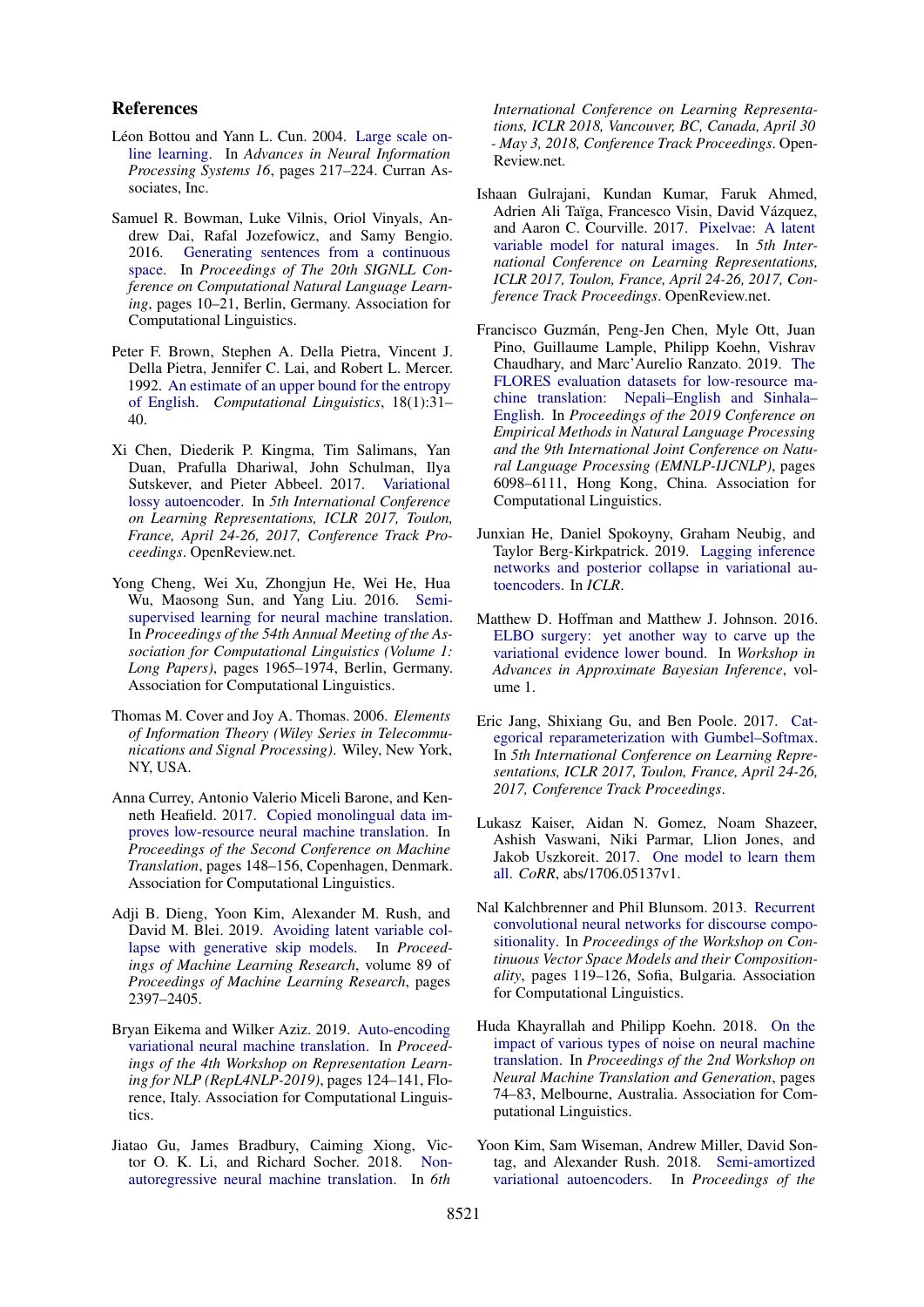*35th International Conference on Machine Learning*, volume 80 of *Proceedings of Machine Learn*ing Research, pages 2678–2687, Stockholmsmässan, Stockholm Sweden. PMLR.

- <span id="page-10-3"></span>Diederik P. Kingma and Jimmy Ba. 2015. [Adam: A](http://arxiv.org/abs/1412.6980) [method for stochastic optimization.](http://arxiv.org/abs/1412.6980) In *3rd International Conference on Learning Representations, ICLR 2015, San Diego, CA, USA, May 7-9, 2015, Conference Track Proceedings*.
- <span id="page-10-0"></span>Diederik P. Kingma and Max Welling. 2014. [Auto](http://arxiv.org/abs/1312.6114)[encoding variational bayes.](http://arxiv.org/abs/1312.6114) In *2nd International Conference on Learning Representations, ICLR 2014, Banff, AB, Canada, April 14-16, 2014, Conference Track Proceedings*.
- <span id="page-10-7"></span>Adam Lopez and Matt Post. 2013. [Beyond bitext: Five](https://www.research.ed.ac.uk/portal/en/publications/beyond-bitext-five-open-problems-in-machine-translation(e7546ad3-48ef-45ee-8a26-c8b32e4af9d7).html) [open problems in machine translation.](https://www.research.ed.ac.uk/portal/en/publications/beyond-bitext-five-open-problems-in-machine-translation(e7546ad3-48ef-45ee-8a26-c8b32e4af9d7).html) In *Twenty Years of Bitext*.
- <span id="page-10-14"></span>Shuming Ma, Xu Sun, Yizhong Wang, and Junyang Lin. 2018. [Bag-of-words as target for neural ma](https://doi.org/10.18653/v1/P18-2053)[chine translation.](https://doi.org/10.18653/v1/P18-2053) In *Proceedings of the 56th Annual Meeting of the Association for Computational Linguistics (Volume 2: Short Papers)*, pages 332– 338, Melbourne, Australia. Association for Computational Linguistics.
- <span id="page-10-5"></span>Chris J. Maddison, Andriy Mnih, and Yee Whye Teh. 2017. [The concrete distribution: A continuous re](https://openreview.net/forum?id=S1jE5L5gl)[laxation of discrete random variables.](https://openreview.net/forum?id=S1jE5L5gl) In *5th International Conference on Learning Representations, ICLR 2017, Toulon, France, April 24-26, 2017, Conference Track Proceedings*.
- <span id="page-10-1"></span>Paul Michel and Graham Neubig. 2018. [MTNT: A](https://doi.org/10.18653/v1/D18-1050) [testbed for machine translation of noisy text.](https://doi.org/10.18653/v1/D18-1050) In *Proceedings of the 2018 Conference on Empirical Methods in Natural Language Processing*, pages 543– 553, Brussels, Belgium. Association for Computational Linguistics.
- <span id="page-10-4"></span>Radford M. Neal and Geoffrey E. Hinton. 1998. [A](https://doi.org/10.1007/978-94-011-5014-9_12) [view of the EM algorithm that justifies incremental,](https://doi.org/10.1007/978-94-011-5014-9_12) [sparse, and other variants.](https://doi.org/10.1007/978-94-011-5014-9_12) In Michael I. Jordan, editor, *Learning in Graphical Models*, pages 355–368. Springer Netherlands, Dordrecht.
- <span id="page-10-2"></span>Myle Ott, Michael Auli, David Grangier, and Marc'Aurelio Ranzato. 2018a. [Analyzing uncer](http://proceedings.mlr.press/v80/ott18a.html)[tainty in neural machine translation.](http://proceedings.mlr.press/v80/ott18a.html) In *Proceedings of the 35th International Conference on Machine Learning, ICML 2018, Stockholmsmassan, Stock- ¨ holm, Sweden, July 10-15, 2018*, volume 80 of *Proceedings of Machine Learning Research*, pages 3953–3962. PMLR.
- <span id="page-10-9"></span>Myle Ott, Sergey Edunov, David Grangier, and Michael Auli. 2018b. [Scaling neural machine trans](https://doi.org/10.18653/v1/W18-6301)[lation.](https://doi.org/10.18653/v1/W18-6301) In *Proceedings of the Third Conference on Machine Translation: Research Papers*, pages 1–9, Belgium, Brussels. Association for Computational Linguistics.
- <span id="page-10-10"></span>Kishore Papineni, Salim Roukos, Todd Ward, and Wei-Jing Zhu. 2002. [Bleu: a method for automatic eval](https://doi.org/10.3115/1073083.1073135)[uation of machine translation.](https://doi.org/10.3115/1073083.1073135) In *Proceedings of the 40th Annual Meeting of the Association for Computational Linguistics*, pages 311–318, Philadelphia, Pennsylvania, USA. Association for Computational Linguistics.
- <span id="page-10-11"></span>Matt Post. 2018. [A call for clarity in reporting BLEU](https://doi.org/10.18653/v1/W18-6319) [scores.](https://doi.org/10.18653/v1/W18-6319) In *Proceedings of the Third Conference on Machine Translation: Research Papers*, pages 186– 191, Belgium, Brussels. Association for Computational Linguistics.
- <span id="page-10-13"></span>Ali Razavi, Aäron van den Oord, Ben Poole, and Oriol Vinyals. 2019. [Preventing posterior collapse](https://openreview.net/forum?id=BJe0Gn0cY7) [with delta-vaes.](https://openreview.net/forum?id=BJe0Gn0cY7) In *7th International Conference on Learning Representations, ICLR 2019, New Orleans, LA, USA, May 6-9, 2019*. OpenReview.net.
- <span id="page-10-6"></span>Danilo Jimenez Rezende and Shakir Mohamed. 2015. [Variational inference with normalizing flows.](http://proceedings.mlr.press/v37/rezende15.html) In *Proceedings of the 32nd International Conference on Machine Learning, ICML 2015, Lille, France, 6-11 July 2015*, volume 37 of *JMLR Workshop and Conference Proceedings*, pages 1530–1538. JMLR.org.
- <span id="page-10-17"></span>Philip Schulz, Wilker Aziz, and Trevor Cohn. 2018. [A](https://doi.org/10.18653/v1/P18-1115) [stochastic decoder for neural machine translation.](https://doi.org/10.18653/v1/P18-1115) In *Proceedings of the 56th Annual Meeting of the Association for Computational Linguistics (Volume 1: Long Papers)*, pages 1243–1252, Melbourne, Australia. Association for Computational Linguistics.
- <span id="page-10-12"></span>Rico Sennrich, Barry Haddow, and Alexandra Birch. 2016a. [Improving neural machine translation mod](https://doi.org/10.18653/v1/P16-1009)[els with monolingual data.](https://doi.org/10.18653/v1/P16-1009) In *Proceedings of the 54th Annual Meeting of the Association for Computational Linguistics (Volume 1: Long Papers)*, pages 86–96, Berlin, Germany. Association for Computational Linguistics.
- <span id="page-10-8"></span>Rico Sennrich, Barry Haddow, and Alexandra Birch. 2016b. [Neural machine translation of rare words](https://doi.org/10.18653/v1/P16-1162) [with subword units.](https://doi.org/10.18653/v1/P16-1162) In *Proceedings of the 54th Annual Meeting of the Association for Computational Linguistics (Volume 1: Long Papers)*, pages 1715– 1725, Berlin, Germany. Association for Computational Linguistics.
- <span id="page-10-16"></span>Harshil Shah and David Barber. 2018. [Generative neu](http://papers.nips.cc/paper/7409-generative-neural-machine-translation.pdf)[ral machine translation.](http://papers.nips.cc/paper/7409-generative-neural-machine-translation.pdf) In S. Bengio, H. Wallach, H. Larochelle, K. Grauman, N. Cesa-Bianchi, and R. Garnett, editors, *Advances in Neural Information Processing Systems 31*, pages 1346–1355. Curran Associates, Inc.
- <span id="page-10-15"></span>Tianxiao Shen, Myle Ott, Michael Auli, and Marc'Aurelio Ranzato. 2019. [Mixture models for](http://proceedings.mlr.press/v97/shen19c.html) [diverse machine translation: Tricks of the trade.](http://proceedings.mlr.press/v97/shen19c.html) In *Proceedings of the 36th International Conference on Machine Learning, ICML 2019, 9-15 June 2019, Long Beach, California, USA*, volume 97 of *Proceedings of Machine Learning Research*, pages 5719–5728. PMLR.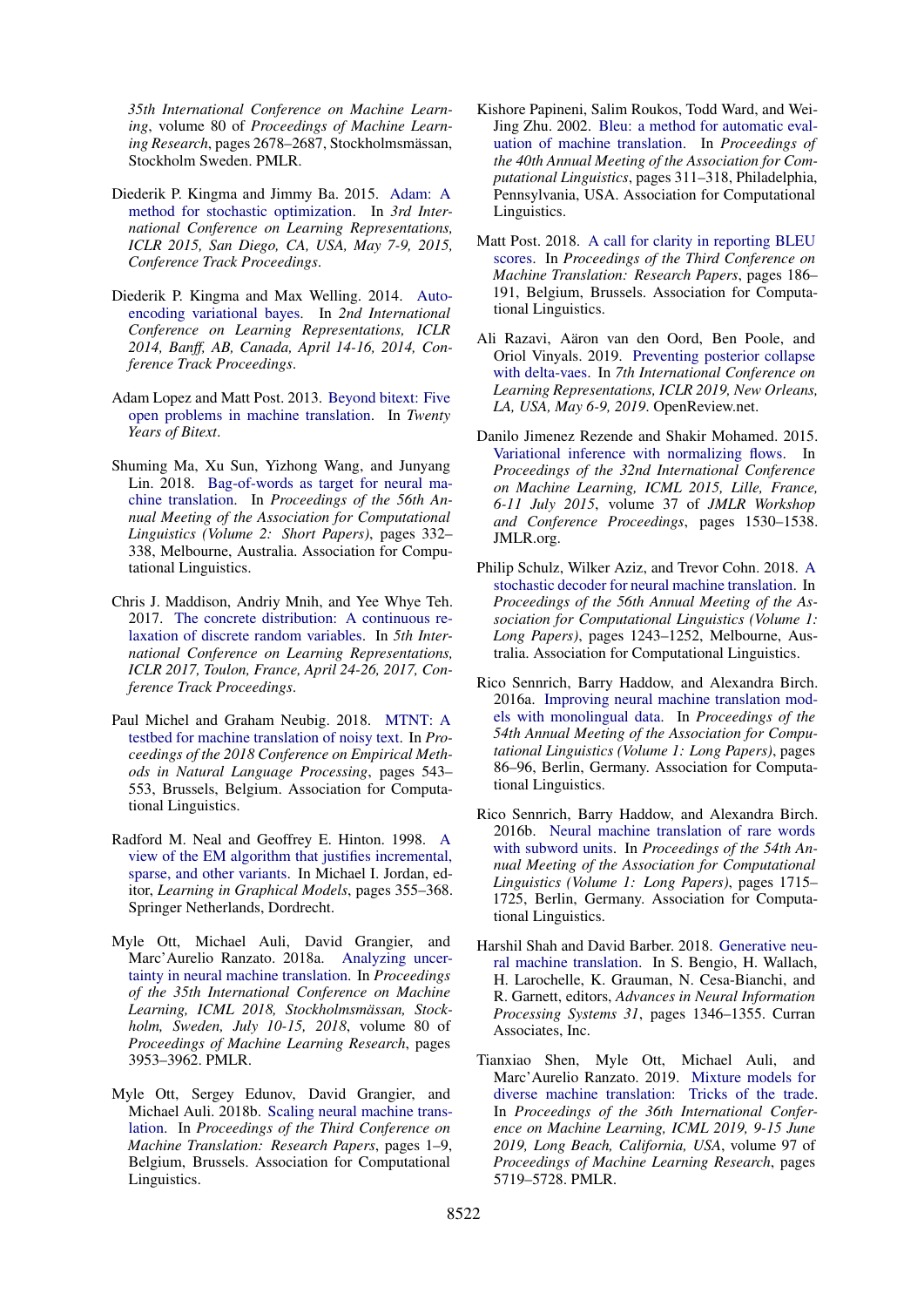- <span id="page-11-2"></span>Jason R. Smith, Herve Saint-Amand, Magdalena Plamada, Philipp Koehn, Chris Callison-Burch, and Adam Lopez. 2013. [Dirt cheap web-scale parallel](https://www.aclweb.org/anthology/P13-1135) [text from the common crawl.](https://www.aclweb.org/anthology/P13-1135) In *Proceedings of the 51st Annual Meeting of the Association for Computational Linguistics (Volume 1: Long Papers)*, pages 1374–1383, Sofia, Bulgaria. Association for Computational Linguistics.
- <span id="page-11-0"></span>Kihyuk Sohn, Honglak Lee, and Xinchen Yan. 2015. [Learning structured output representation using](http://papers.nips.cc/paper/5775-learning-structured-output-representation-using-deep-conditional-generative-models.pdf) [deep conditional generative models.](http://papers.nips.cc/paper/5775-learning-structured-output-representation-using-deep-conditional-generative-models.pdf) In C. Cortes, N. D. Lawrence, D. D. Lee, M. Sugiyama, and R. Garnett, editors, *Advances in Neural Information Processing Systems 28*, pages 3483–3491. Curran Associates, Inc.
- <span id="page-11-12"></span>Casper Kaae Sønderby, Tapani Raiko, Lars Maaløe, Søren Kaae Sønderby, and Ole Winther. 2016. [Ladder variational autoencoders.](http://papers.nips.cc/paper/6275-ladder-variational-autoencoders.pdf) In D. D. Lee, M. Sugiyama, U. V. Luxburg, I. Guyon, and R. Garnett, editors, *Advances in Neural Information Processing Systems 29*, pages 3738–3746. Curran Associates, Inc.
- <span id="page-11-14"></span>Jinsong Su, Shan Wu, Deyi Xiong, Yaojie Lu, Xianpei Han, and Biao Zhang. 2018. [Variational recurrent](https://www.aaai.org/ocs/index.php/AAAI/AAAI18/paper/view/16791) [neural machine translation.](https://www.aaai.org/ocs/index.php/AAAI/AAAI18/paper/view/16791) In *Proceedings of the Thirty-Second AAAI Conference on Artificial Intelligence, (AAAI-18), the 30th innovative Applications of Artificial Intelligence (IAAI-18), and the 8th AAAI Symposium on Educational Advances in Artificial Intelligence (EAAI-18), New Orleans, Louisiana, USA, February 2-7, 2018*, pages 5488–5495. AAAI Press.
- <span id="page-11-1"></span>Ilya Sutskever, Oriol Vinyals, and Quoc V Le. 2014. [Sequence to sequence learning with neural networks.](http://papers.nips.cc/paper/5346-sequence-to-sequence-learning-with-neural-networks.pdf) In Z. Ghahramani, M. Welling, C. Cortes, N. D. Lawrence, and K. Q. Weinberger, editors, *Advances in Neural Information Processing Systems 27*, pages 3104–3112. Curran Associates, Inc.
- <span id="page-11-5"></span>Christoph Tillmann and Hermann Ney. 2003. [Word re](https://doi.org/10.1162/089120103321337458)[ordering and a dynamic programming beam search](https://doi.org/10.1162/089120103321337458) [algorithm for statistical machine translation.](https://doi.org/10.1162/089120103321337458) *Computational Linguistics*, 29(1):97–133.
- <span id="page-11-15"></span>Jakub M. Tomczak and Max Welling. 2018. [VAE with](http://proceedings.mlr.press/v84/tomczak18a.html) [a VampPrior.](http://proceedings.mlr.press/v84/tomczak18a.html) In *International Conference on Artificial Intelligence and Statistics, AISTATS 2018, 9- 11 April 2018, Playa Blanca, Lanzarote, Canary Islands, Spain*, volume 84 of *Proceedings of Machine Learning Research*, pages 1214–1223. PMLR.
- <span id="page-11-3"></span>Ashish Vaswani, Noam Shazeer, Niki Parmar, Jakob Uszkoreit, Llion Jones, Aidan N Gomez, Ł ukasz Kaiser, and Illia Polosukhin. 2017. [Attention is all](http://papers.nips.cc/paper/7181-attention-is-all-you-need.pdf) [you need.](http://papers.nips.cc/paper/7181-attention-is-all-you-need.pdf) In I. Guyon, U. V. Luxburg, S. Bengio, H. Wallach, R. Fergus, S. Vishwanathan, and R. Garnett, editors, *Advances in Neural Information Processing Systems 30*, pages 5998–6008. Curran Associates, Inc.
- <span id="page-11-13"></span>Rongxiang Weng, Shujian Huang, Zaixiang Zheng, Xinyu Dai, and Jiajun Chen. 2017. [Neural ma-](https://doi.org/10.18653/v1/D17-1013)

[chine translation with word predictions.](https://doi.org/10.18653/v1/D17-1013) In *Proceedings of the 2017 Conference on Empirical Methods in Natural Language Processing*, pages 136–145, Copenhagen, Denmark. Association for Computational Linguistics.

- <span id="page-11-10"></span>Lijun Wu, Yiren Wang, Yingce Xia, Tao QIN, Jianhuang Lai, and Tie-Yan Liu. 2019. [Exploiting mono](https://doi.org/10.18653/v1/D19-1430)[lingual data at scale for neural machine translation.](https://doi.org/10.18653/v1/D19-1430) In *Proceedings of the 2019 Conference on Empirical Methods in Natural Language Processing and the 9th International Joint Conference on Natural Language Processing (EMNLP-IJCNLP)*, pages 4205– 4215, Hong Kong, China. Association for Computational Linguistics.
- <span id="page-11-11"></span>Hainan Xu and Philipp Koehn. 2017. [Zipporah: a](https://doi.org/10.18653/v1/D17-1319) [fast and scalable data cleaning system for noisy web](https://doi.org/10.18653/v1/D17-1319)[crawled parallel corpora.](https://doi.org/10.18653/v1/D17-1319) In *Proceedings of the 2017 Conference on Empirical Methods in Natural Language Processing*, pages 2945–2950, Copenhagen, Denmark. Association for Computational Linguistics.
- <span id="page-11-6"></span>Yilin Yang, Liang Huang, and Mingbo Ma. 2018a. [Breaking the beam search curse: A study of \(re-](https://doi.org/10.18653/v1/D18-1342) [\)scoring methods and stopping criteria for neural](https://doi.org/10.18653/v1/D18-1342) [machine translation.](https://doi.org/10.18653/v1/D18-1342) In *Proceedings of the 2018 Conference on Empirical Methods in Natural Language Processing*, pages 3054–3059, Brussels, Belgium. Association for Computational Linguistics.
- <span id="page-11-8"></span>Zhilin Yang, Zihang Dai, Ruslan Salakhutdinov, and William W. Cohen. 2018b. [Breaking the softmax](https://openreview.net/forum?id=HkwZSG-CZ) [bottleneck: A high-rank RNN language model.](https://openreview.net/forum?id=HkwZSG-CZ) In *6th International Conference on Learning Representations, ICLR 2018, Vancouver, BC, Canada, April 30 - May 3, 2018, Conference Track Proceedings*. OpenReview.net.
- <span id="page-11-4"></span>Biao Zhang, Deyi Xiong, Jinsong Su, Qun Liu, Rongrong Ji, Hong Duan, and Min Zhang. 2016. [Vari](https://doi.org/10.18653/v1/D16-1037)[ational neural discourse relation recognizer.](https://doi.org/10.18653/v1/D16-1037) In *Proceedings of the 2016 Conference on Empirical Methods in Natural Language Processing*, pages 382– 391, Austin, Texas. Association for Computational Linguistics.
- <span id="page-11-9"></span>Jiajun Zhang and Chengqing Zong. 2016. [Exploit](https://doi.org/10.18653/v1/D16-1160)[ing source-side monolingual data in neural machine](https://doi.org/10.18653/v1/D16-1160) [translation.](https://doi.org/10.18653/v1/D16-1160) In *Proceedings of the 2016 Conference on Empirical Methods in Natural Language Processing*, pages 1535–1545, Austin, Texas. Association for Computational Linguistics.
- <span id="page-11-7"></span>Shengjia Zhao, Jiaming Song, and Stefano Ermon. 2019. [Infovae: Balancing learning and inference in](https://doi.org/10.1609/aaai.v33i01.33015885) [variational autoencoders.](https://doi.org/10.1609/aaai.v33i01.33015885) In *The Thirty-Third AAAI Conference on Artificial Intelligence, AAAI 2019, The Thirty-First Innovative Applications of Artificial Intelligence Conference, IAAI 2019, The Ninth AAAI Symposium on Educational Advances in Artificial Intelligence, EAAI 2019, Honolulu, Hawaii, USA, January 27 - February 1, 2019*, pages 5885–5892. AAAI Press.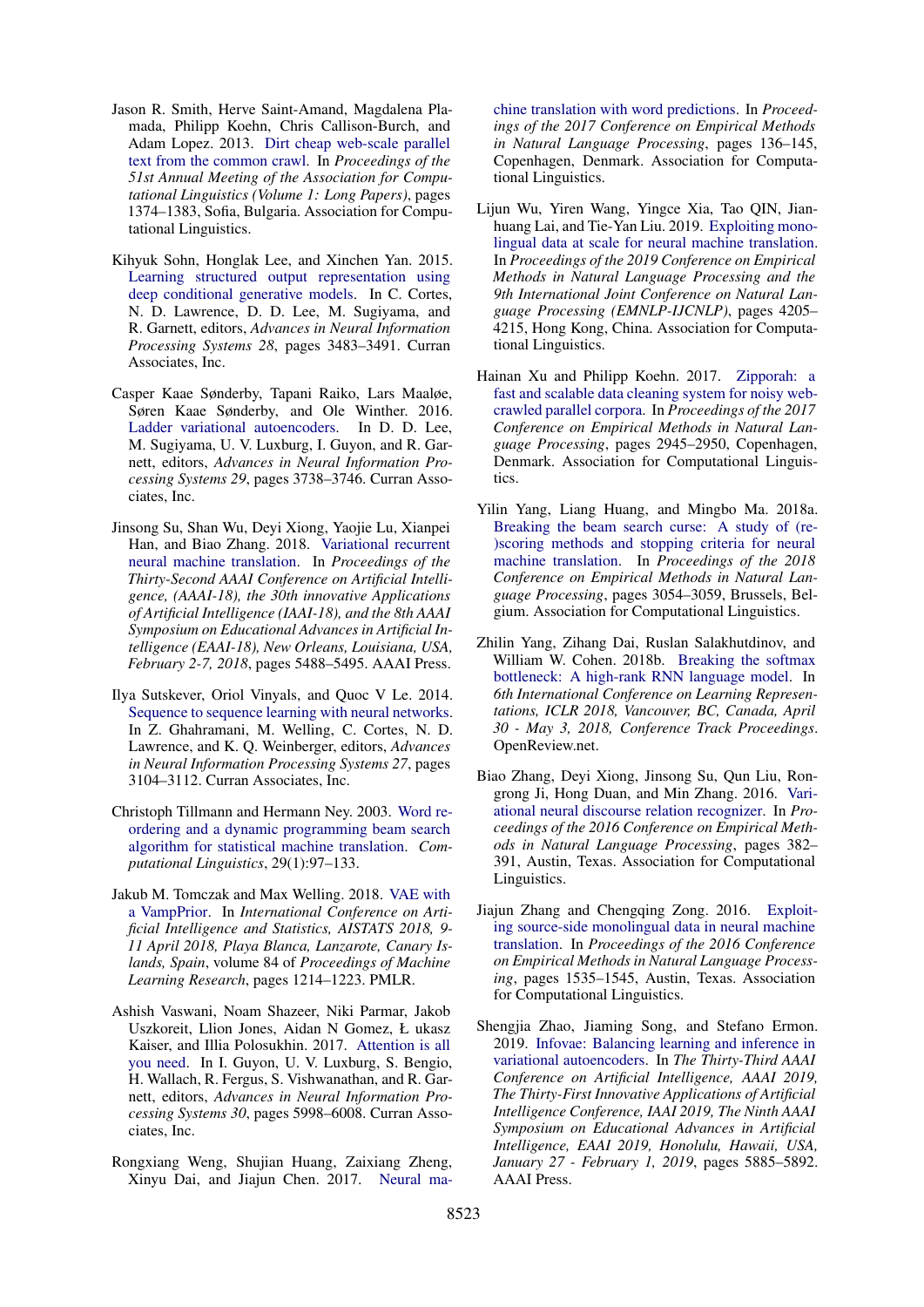<span id="page-12-0"></span>Tiancheng Zhao, Kyusong Lee, and Maxine Eskenazi. 2018. [Unsupervised discrete sentence representa](https://doi.org/10.18653/v1/P18-1101)[tion learning for interpretable neural dialog genera](https://doi.org/10.18653/v1/P18-1101)[tion.](https://doi.org/10.18653/v1/P18-1101) In *Proceedings of the 56th Annual Meeting of the Association for Computational Linguistics (Volume 1: Long Papers)*, pages 1098–1107, Melbourne, Australia. Association for Computational Linguistics.